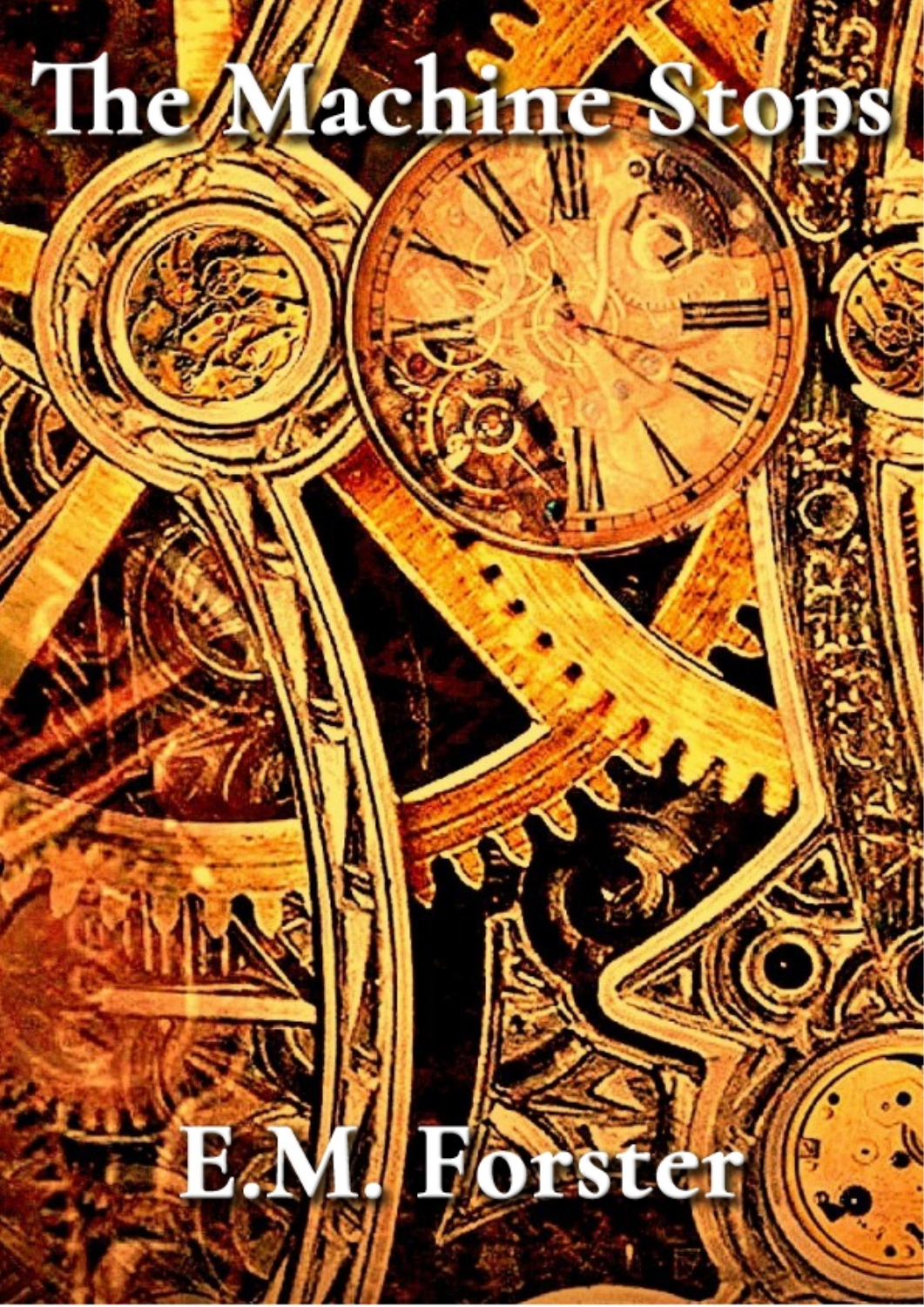# The Machine Stops

## **E.M. Forster 1909**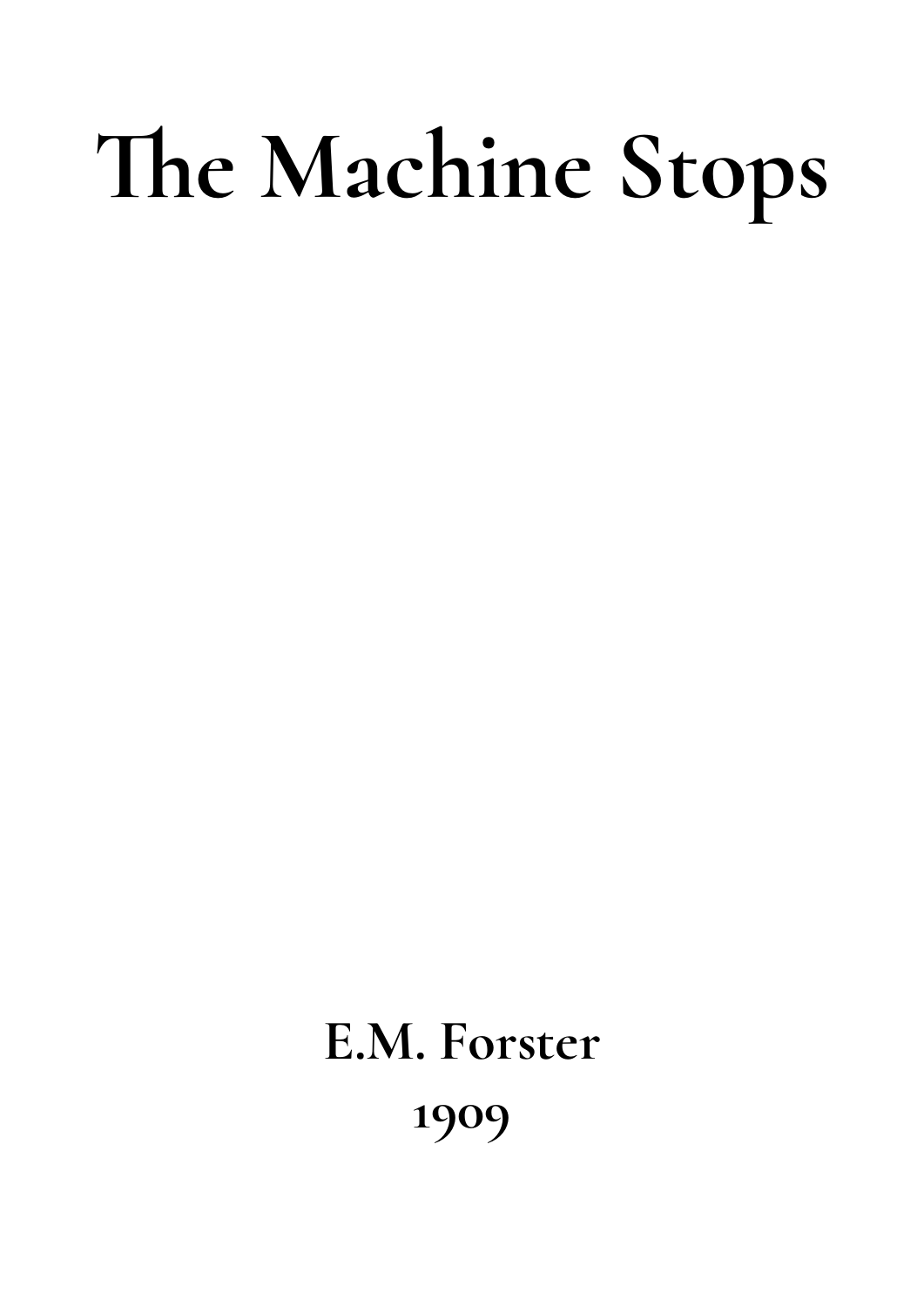#### **THE AIR-SHIP**

Imagine, if you can, a small room, hexagonal in shape, like the cell of a bee. It is lighted neither by window nor by lamp, yet it is filled with a soft radiance. There are no apertures for ventilation, yet the air is fresh. There are no musical instruments, and yet, at the moment that my meditation opens, this room is throbbing with melodious sounds. An armchair is in the centre, by its side a reading-desk that is all the furniture. And in the armchair there sits a swaddled lump of flesh  $-$  a woman, about five feet high, with a face as white as a fungus. It is to her that the little room belongs.

An electric bell rang.

The woman touched a switch and the music was silent.

"I suppose I must see who it is", she thought, and set her chair in motion. The chair, like the music, was worked by machinery and it rolled her to the other side of the room where the bell still rang importunately.

"Who is it?" she called. Her voice was irritable, for she had been interrupted often since the music began. She knew several thousand people, in certain directions human intercourse had advanced enormously.

But when she listened into the receiver, her white face wrinkled into smiles, and she said:

"Very well. Let us talk, I will isolate myself. I do not expect anything important will happen for the next five minutes  $-$  for I can give you fully five minutes, Kuno. Then I must deliver my lecture on 'Music during the Australian Period".

She touched the isolation knob, so that no one else could speak to her. Then she touched the lighting apparatus, and the little room was plunged into darkness.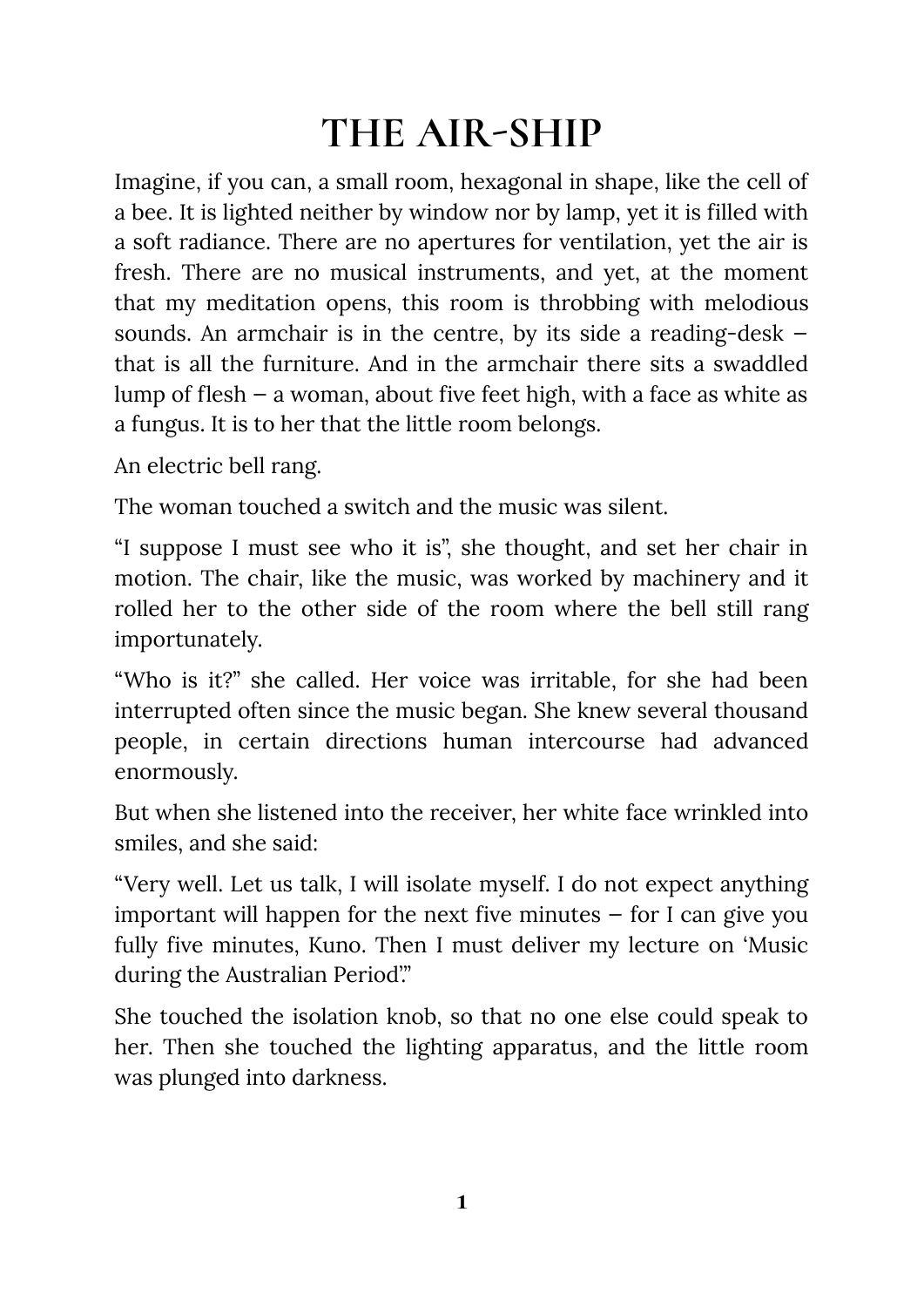"Be quick!"

She called, her irritation returning.

"Be quick, Kuno; here I am in the dark wasting my time."

But it was fully fifteen seconds before the round plate that she held in her hands began to glow. A faint blue light shot across it, darkening to purple, and presently she could see the image of her son, who lived on the other side of the earth, and he could see her.

"Kuno, how slow you are."

He smiled gravely.

"I really believe you enjoy dawdling."

"I have called you before, mother, but you were always busy or isolated. I have something particular to say."

"What is it, dearest boy? Be quick. Why could you not send it by pneumatic post?"

"Because I prefer saying such a thing. I want—"

"Well?"

"I want you to come and see me."

Vashti watched his face in the blue plate.

"But I can see you!" she exclaimed. "What more do you want?"

"I want to see you not through the Machine," said Kuno. "I want to speak to you not through the wearisome Machine."

"Oh, hush!" said his mother, vaguely shocked. "You mustn't say anything against the Machine."

"Why not?"

"One mustn't."

"You talk as if a god had made the Machine," cried the other.

"I believe that you pray to it when you are unhappy. Men made it, do not forget that. Great men, but men. The Machine is much, but it is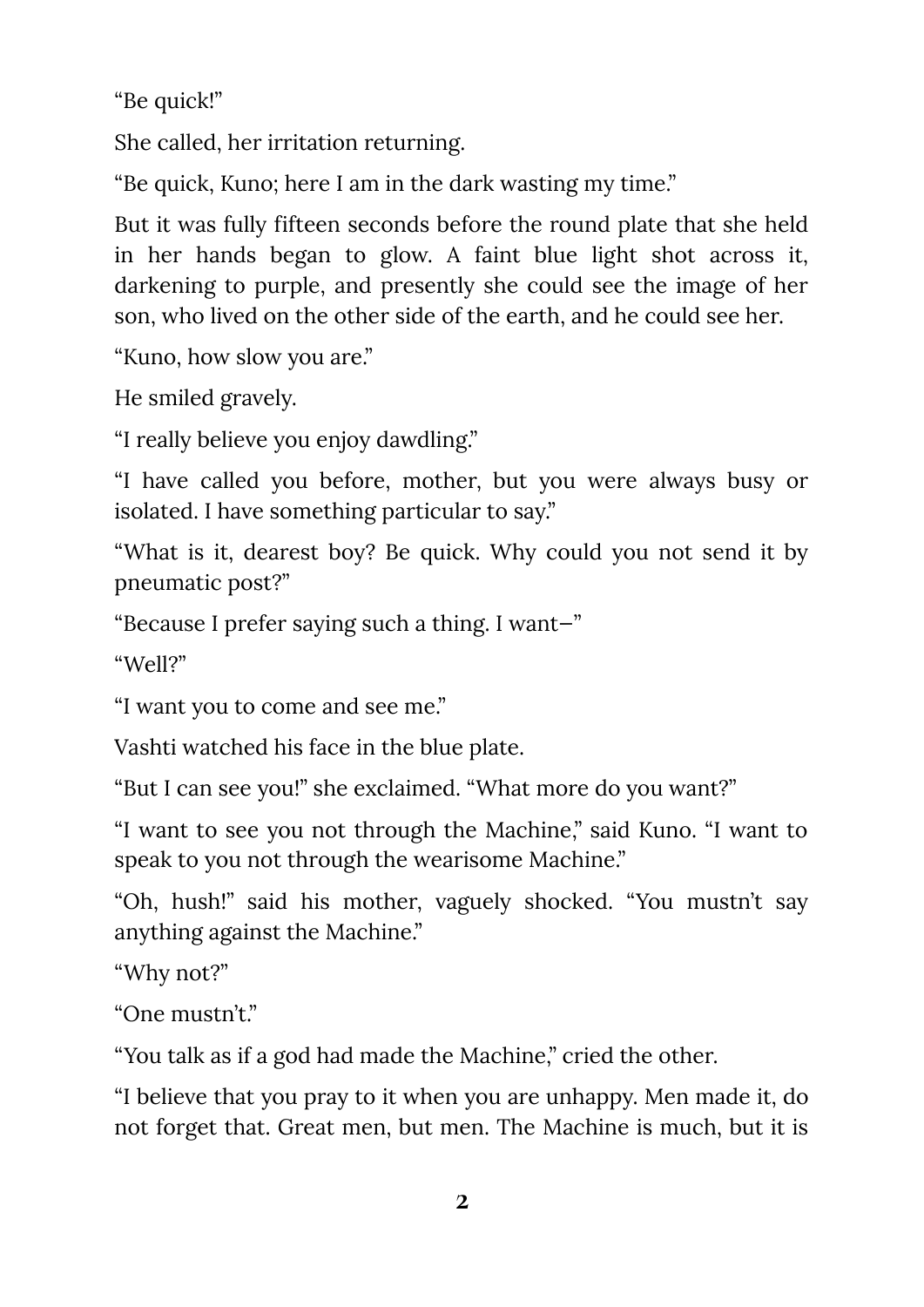not everything. I see something like you in this plate, but I do not see you. I hear something like you through this telephone, but I do not hear you. That is why I want you to come. Pay me a visit, so that we can meet face to face, and talk about the hopes that are in my mind."

She replied that she could scarcely spare the time for a visit.

"The air-ship barely takes two days to fly between me and you."

"I dislike air-ships."

"Why?"

"I dislike seeing the horrible brown earth, and the sea, and the stars when it is dark. I get no ideas in an air-ship."

"I do not get them anywhere else."

"What kind of ideas can the air give you?"

He paused for an instant.

"Do you not know four big stars that form an oblong, and three stars close together in the middle of the oblong, and hanging from these stars, three other stars?"

"No, I do not. I dislike the stars. But did they give you an idea? How interesting; tell me."

"I had an idea that they were like a man."

"I do not understand."

"The four big stars are the man's shoulders and his knees.

The three stars in the middle are like the belts that men wore once, and the three stars hanging are like a sword."

"A sword?"

"Men carried swords about with them, to kill animals and other men."

"It does not strike me as a very good idea, but it is certainly original. When did it come to you first?"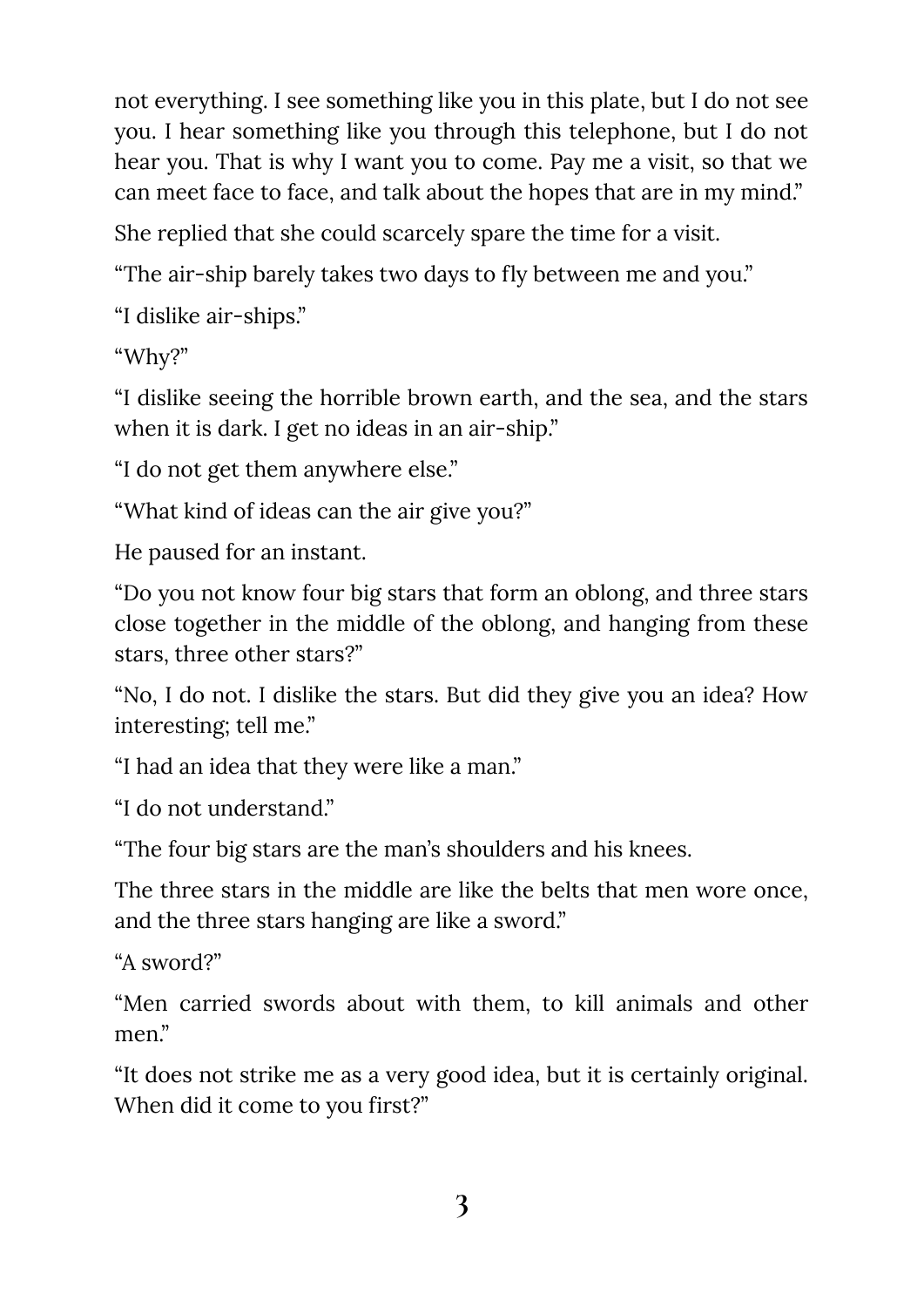"In the air-ship —" He broke off, and she fancied that he looked sad. She could not be sure, for the Machine did not transmit nuances of expression. It only gave a general idea of people — an idea that was good enough for all practical purposes, Vashti thought. The imponderable bloom, declared by a discredited philosophy to be the actual essence of intercourse, was rightly ignored by the Machine, just as the imponderable bloom of the grape was ignored by the manufacturers of artificial fruit. Something "good enough" had long since been accepted by our race.

"The truth is," he continued, "that I want to see these stars again. They are curious stars. I want to see them not from the air-ship, but from the surface of the earth, as our ancestors did, thousands of years ago. I want to visit the surface of the earth."

She was shocked again.

"Mother, you must come, if only to explain to me what is the harm of visiting the surface of the earth."

"No harm," she replied, controlling herself. "But no advantage. The surface of the earth is only dust and mud, no advantage. The surface of the earth is only dust and mud, no life remains on it, and you would need a respirator, or the cold of the outer air would kill you.

One dies immediately in the outer air."

"I know; of course I shall take all precautions."

```
"And besides—"
```
"Well?"

She considered, and chose her words with care. Her son had a queer temper, and she wished to dissuade him from the expedition.

"It is contrary to the spirit of the age," she asserted.

"Do you mean by that, contrary to the Machine?"

"In a sense, but—"

His image is the blue plate faded.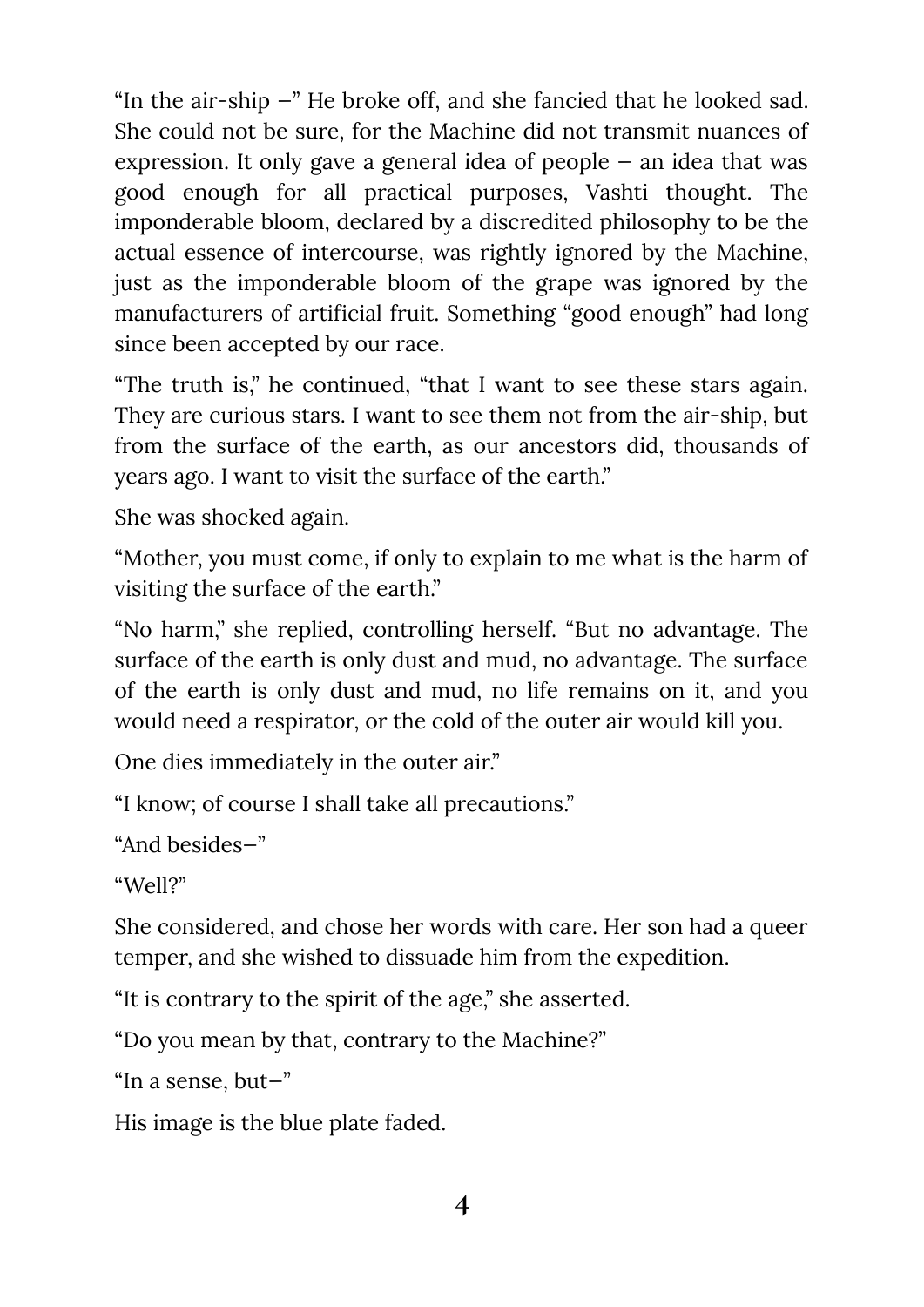"Kuno!"

He had isolated himself.

For a moment Vashti felt lonely.

Then she generated the light, and the sight of her room, flooded with radiance and studded with electric buttons, revived her. There were buttons and switches everywhere— buttons to call for food for music, for clothing. There was the hot-bath button, by pressure of which a basin of (imitation) marble rose out of the floor, filled to the brim with a warm deodorized liquid. There was the cold-bath button. There was the button that produced literature. And there were of course the buttons by which she communicated with her friends. The room, though it contained nothing, was in touch with all that she cared for in the world.

Vashti's next move was to turn off the isolation switch, and all the accumulations of the last three minutes burst upon her. The room was filled with the noise of bells, and speaking-tubes. What was the new food like? Could she recommend it? Has she had any ideas lately? Might one tell her one's own ideas? Would she make an engagement to visit the public nurseries at an early date?  $-$  say this day month.

To most of these questions she replied with irritation  $-$  a growing quality in that accelerated age. She said that the new food was horrible. That she could not visit the public nurseries through press of engagements. That she had no ideas of her own but had just been told one-that four stars and three in the middle were like a man: she doubted there was much in it. Then she switched off her correspondents, for it was time to deliver her lecture on Australian music.

The clumsy system of public gatherings had been long since abandoned; neither Vashti nor her audience stirred from their rooms. Seated in her armchair she spoke, while they in their armchairs heard her, fairly well, and saw her, fairly well. She opened with a humorous account of music in the pre-Mongolian epoch, and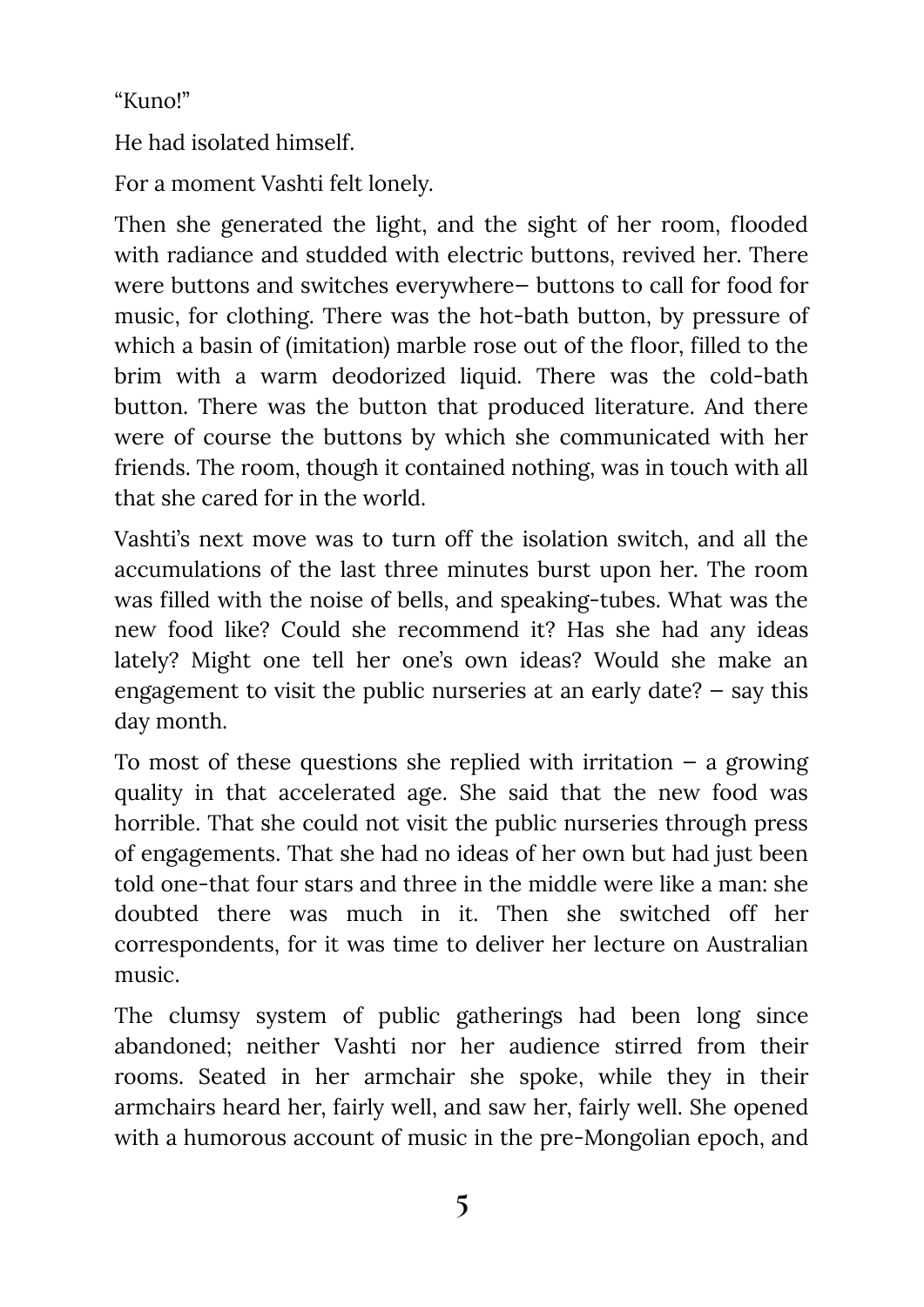went on to describe the great outburst of song that followed the Chinese conquest. Remote and primæval as were the methods of I-San-So and the Brisbane school, she yet felt (she said) that study of them might repay the musicians of today: they had freshness; they had, above all, ideas. Her lecture, which lasted ten minutes, was well received, and at its conclusion she and many of her audience listened to a lecture on the sea; there were ideas to be got from the sea; the speaker had donned a respirator and visited it lately. Then she fed, talked to many friends, had a bath, talked again, and summoned her bed.

The bed was not to her liking. It was too large, and she had a feeling for a small bed. Complaint was useless, for beds were of the same dimension all over the world, and to have had an alternative size would have involved vast alterations in the Machine. Vashti isolated herself-it was necessary, for neither day nor night existed under the ground-and reviewed all that had happened since she had summoned the bed last. Ideas? Scarcely any. Events — was Kuno's invitation an event?

By her side, on the little reading-desk, was a survival from the ages of litter — one book. This was the Book of the Machine. In it were instructions against every possible contingency. If she was hot or cold or dyspeptic or at a loss for a word, she went to the book, and it told her which button to press. The Central Committee published it. In accordance with a growing habit, it was richly bound.

Sitting up in the bed, she took it reverently in her hands. She glanced round the glowing room as if some one might be watching her. Then, half ashamed, half joyful, she murmured "O Machine! O Machine!" and raised the volume to her lips. Thrice she kissed it, thrice inclined her head, thrice she felt the delirium of acquiescence. Her ritual performed, she turned to page 1367, which gave the times of the departure of the air-ships from the island in the southern hemisphere, under whose soil she lived, to the island in the northern hemisphere, whereunder lived her son.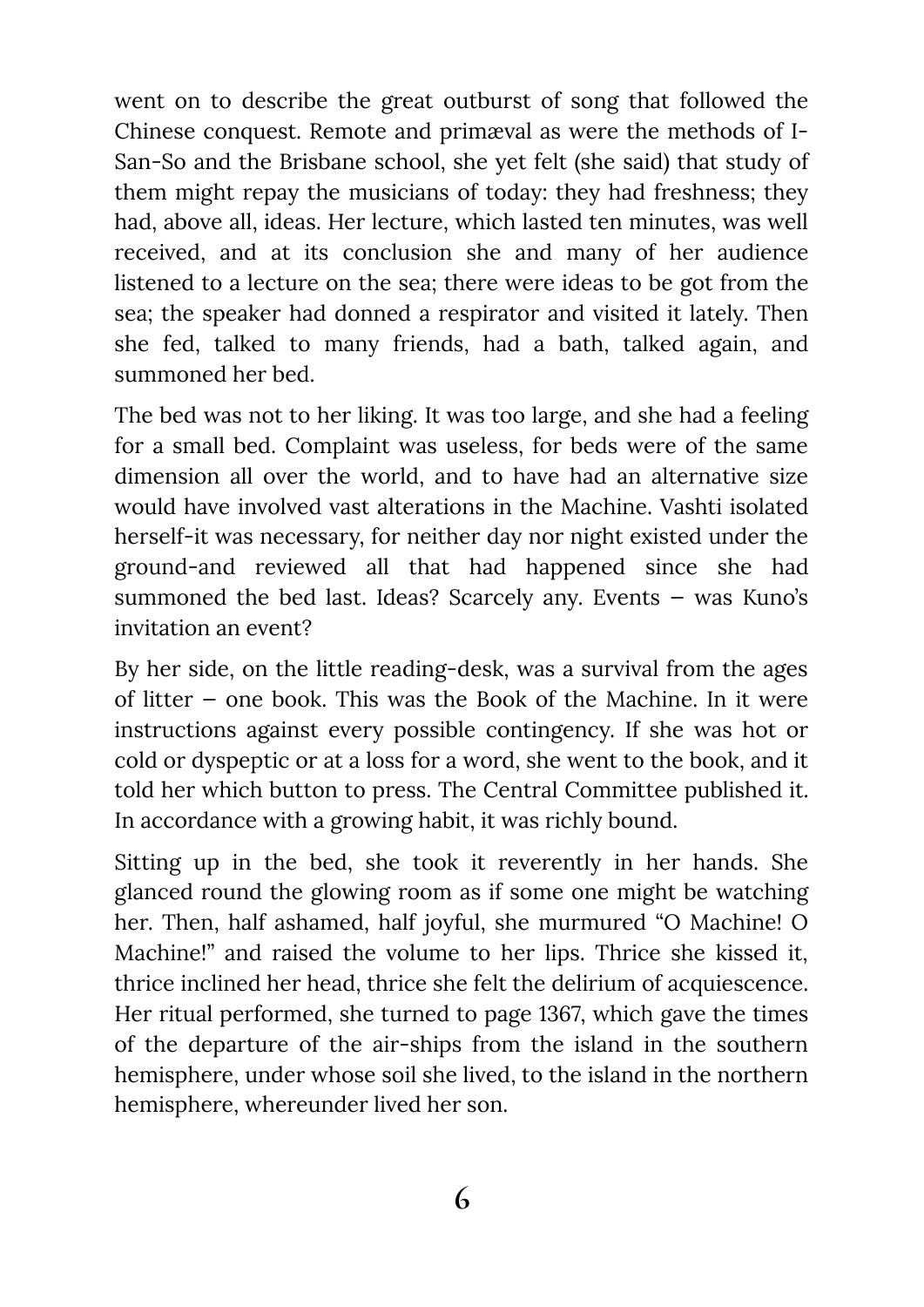She thought, "I have not the time."

She made the room dark and slept; she awoke and made the room light; she ate and exchanged ideas with her friends, and listened to music and attended lectures; she make the room dark and slept. Above her, beneath her, and around her, the Machine hummed eternally; she did not notice the noise, for she had been born with it in her ears. The earth, carrying her, hummed as it sped through silence, turning her now to the invisible sun, now to the invisible stars. She awoke and made the room light.

"Kuno!"

"I will not talk to you," he answered, "until you come."

"Have you been on the surface of the earth since we spoke last?"

His image faded.

Again she consulted the book. She became very nervous and lay back in her chair palpitating. Think of her as without teeth or hair. Presently she directed the chair to the wall, and pressed an unfamiliar button. The wall swung apart slowly. Through the opening she saw a tunnel that curved slightly, so that its goal was not visible. Should she go to see her son, here was the beginning of the journey.

Of course she knew all about the communication-system. There was nothing mysterious in it. She would summon a car and it would fly with her down the tunnel until it reached the lift that communicated with the air-ship station: the system had been in use for many, many years, long before the universal establishment of the Machine. And of course she had studied the civilization that had immediately preceded her own — the civilization that had mistaken the functions of the system, and had used it for bringing people to things, instead of for bringing things to people. Those funny old days, when men went for change of air instead of changing the air in their rooms! And yet—she was frightened of the tunnel: she had not seen it since her last child was born. It curved—but not quite as she remembered;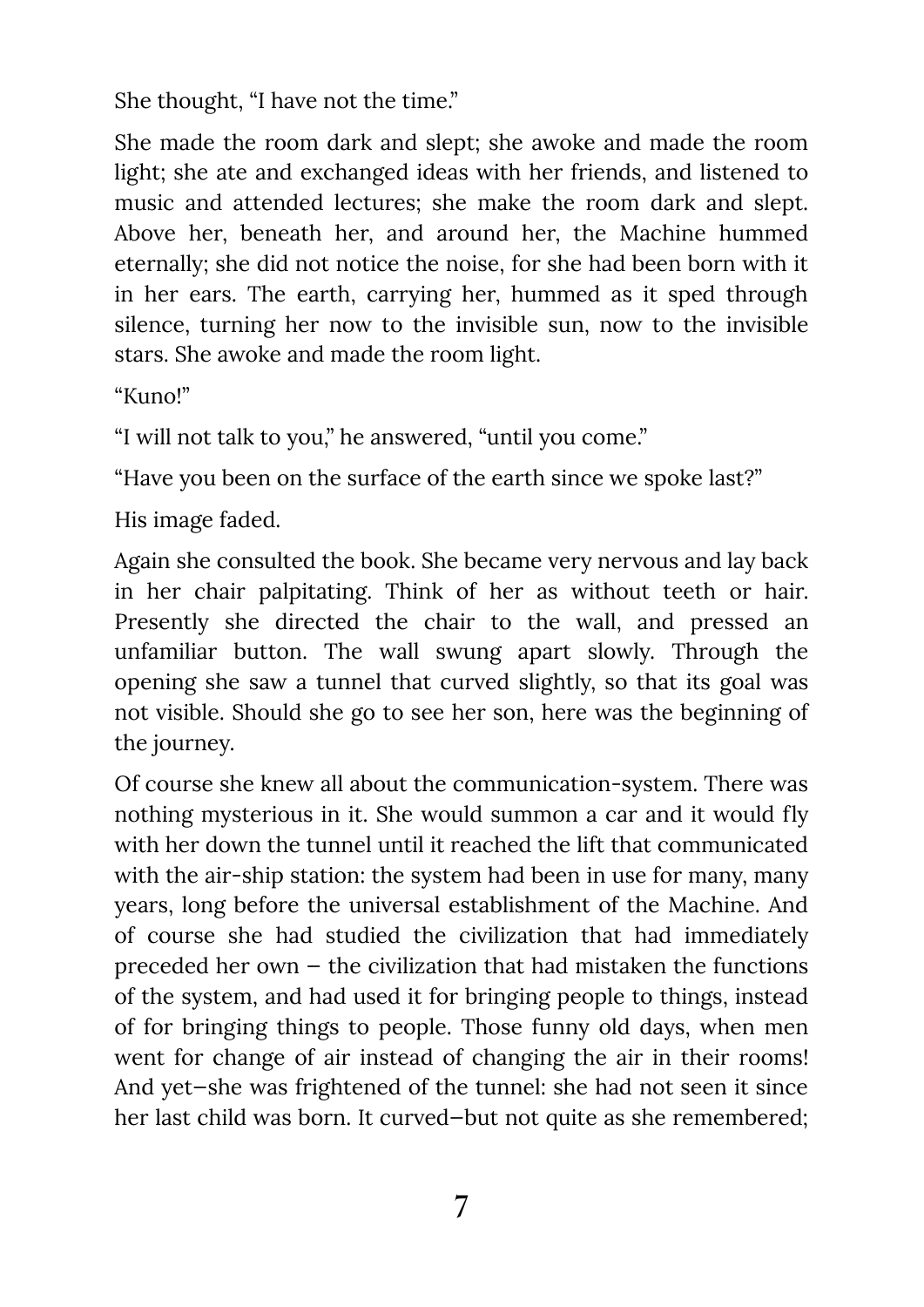it was brilliant — but not quite as brilliant as a lecturer had suggested. Vashti was seized with the terrors of direct experience. She shrank back into the room, and the wall closed up again.

"Kuno," she said, "I cannot come to see you. I am not well."

Immediately an enormous apparatus fell on to her out of the ceiling, a thermometer was automatically laid upon her heart. She lay powerless. Cool pads soothed her forehead. Kuno had telegraphed to her doctor.

So the human passions still blundered up and down in the Machine. Vashti drank the medicine that the doctor projected into her mouth, and the machinery retired into the ceiling. The voice of Kuno was heard asking how she felt.

"Better." Then with irritation: "But why do you not come to me instead?"

"Because I cannot leave this place."

"Why?"

"Because, any moment, something tremendous many happen."

"Have you been on the surface of the earth yet?"

"Not yet."

"Then what is it?"

"I will not tell you through the Machine."

She resumed her life.

But she thought of Kuno as a baby, his birth, his removal to the public nurseries, her own visit to him there, his visits to her  $-$  visits which stopped when the Machine had assigned him a room on the other side of the earth. "Parents, duties of," said the book of the Machine, "cease at the moment of birth. P.422327483." True, but there was something special about Kuno  $-$  indeed there had been something special about all her children  $-$  and, after all, she must brave the journey if he desired it. And "something tremendous might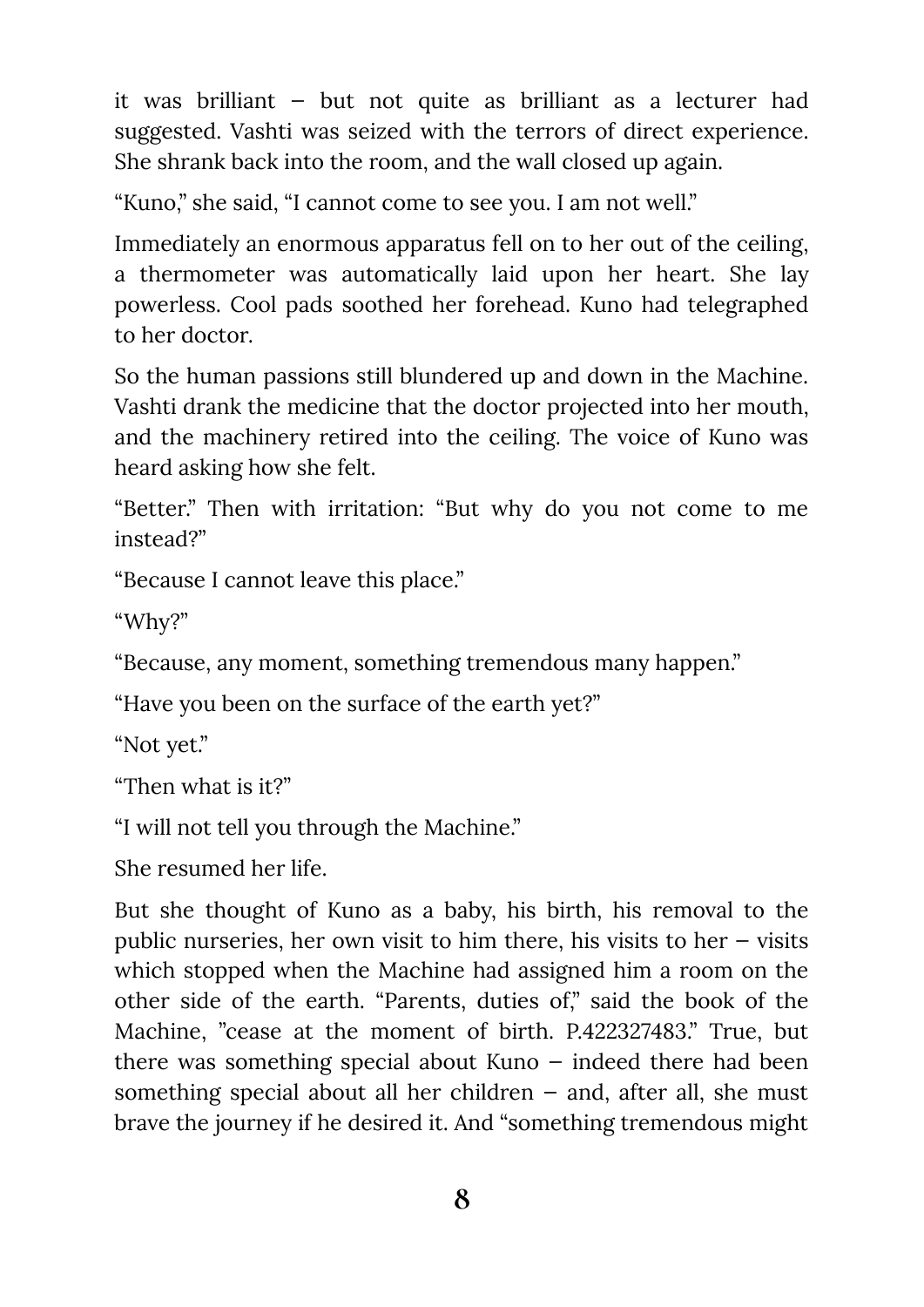happen." What did that mean? The nonsense of a youthful man, no doubt, but she must go. Again she pressed the unfamiliar button, again the wall swung back, and she saw the tunnel that curves out of sight. Clasping the Book, she rose, tottered on to the platform, and summoned the car. Her room closed behind her: the journey to the northern hemisphere had begun.

Of course it was perfectly easy. The car approached and in it she found arm-chairs exactly like her own. When she signalled, it stopped, and she tottered into the lift. One other passenger was in the lift, the first fellow creature she had seen face to face for months. Few travelled in these days, for, thanks to the advance of science, the earth was exactly alike all over. Rapid intercourse, from which the previous civilization had hoped so much, had ended by defeating itself. What was the good of going to Pekin when it was just like Shrewsbury? Why return to Shrewsbury when it would all be like Pekin? Men seldom moved their bodies; all unrest was concentrated in the soul.

The air-ship service was a relic from the former age. It was kept up, because it was easier to keep it up than to stop it or to diminish it, but it now far exceeded the wants of the population. Vessel after vessel would rise from the vomitories of Rye or of Christchurch (I use the antique names), would sail into the crowded sky, and would draw up at the wharves of the south  $-$  empty. So nicely adjusted was the system, so independent of meteorology, that the sky, whether calm or cloudy, resembled a vast kaleidoscope whereon the same patterns periodically recurred. The ship on which Vashti sailed started now at sunset, now at dawn. But always, as it passed above Rheims, it would neighbour the ship that served between Helsingfors and the Brazils, and, every third time it surmounted the Alps, the fleet of Palermo would cross its track behind. Night and day, wind and storm, tide and earthquake, impeded man no longer. He had harnessed Leviathan. All the old literature, with its praise of Nature, and its fear of Nature, rang false as the prattle of a child.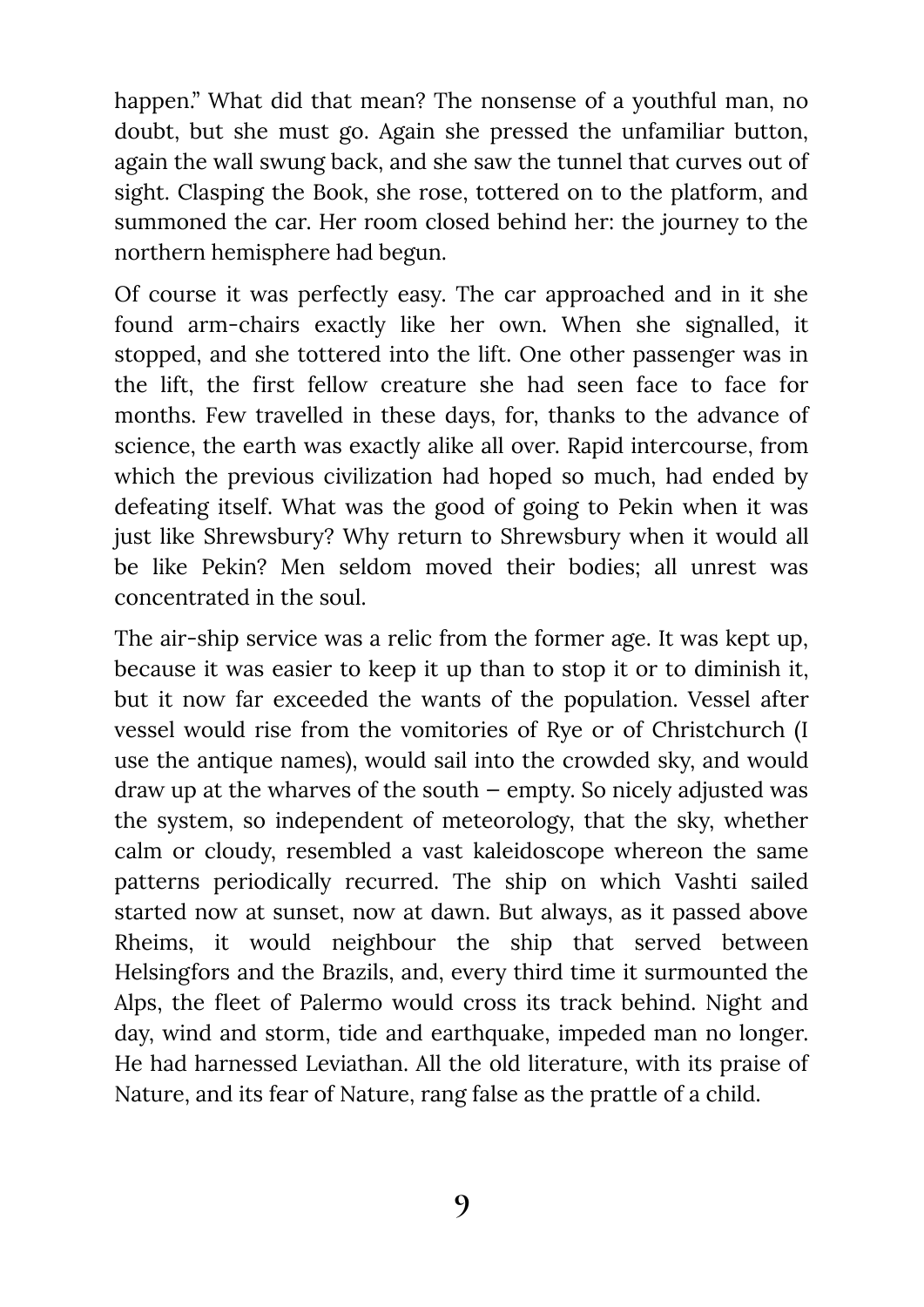Yet as Vashti saw the vast flank of the ship, stained with exposure to the outer air, her horror of direct experience returned. It was not quite like the air-ship in the cinematophote. For one thing it smelt not strongly or unpleasantly, but it did smell, and with her eyes shut she should have known that a new thing was close to her. Then she had to walk to it from the lift, had to submit to glances from the other passengers. The man in front dropped his Book  $-$  no great matter, but it disquieted them all. In the rooms, if the Book was dropped, the floor raised it mechanically, but the gangway to the air-ship was not so prepared, and the sacred volume lay motionless. They stopped–the thing was unforeseen  $-$  and the man, instead of picking up his property, felt the muscles of his arm to see how they had failed him. Then some one actually said with direct utterance: "We shall be late" — and they trooped on board, Vashti treading on the pages as she did so.

Inside, her anxiety increased. The arrangements were old-fashioned and rough. There was even a female attendant, to whom she would have to announce her wants during the voyage. Of course a revolving platform ran the length of the boat, but she was expected to walk from it to her cabin. Some cabins were better than others, and she did not get the best. She thought the attendant had been unfair, and spasms of rage shook her. The glass valves had closed, she could not go back. She saw, at the end of the vestibule, the lift in which she had ascended going quietly up and down, empty. Beneath those corridors of shining tiles were rooms, tier below tier, reaching far into the earth, and in each room there sat a human being, eating, or sleeping, or producing ideas. And buried deep in the hive was her own room. Vashti was afraid.

"O Machine!" she murmured, and caressed her Book, and was comforted.

Then the sides of the vestibule seemed to melt together, as do the passages that we see in dreams, the lift vanished, the Book that had been dropped slid to the left and vanished, polished tiles rushed by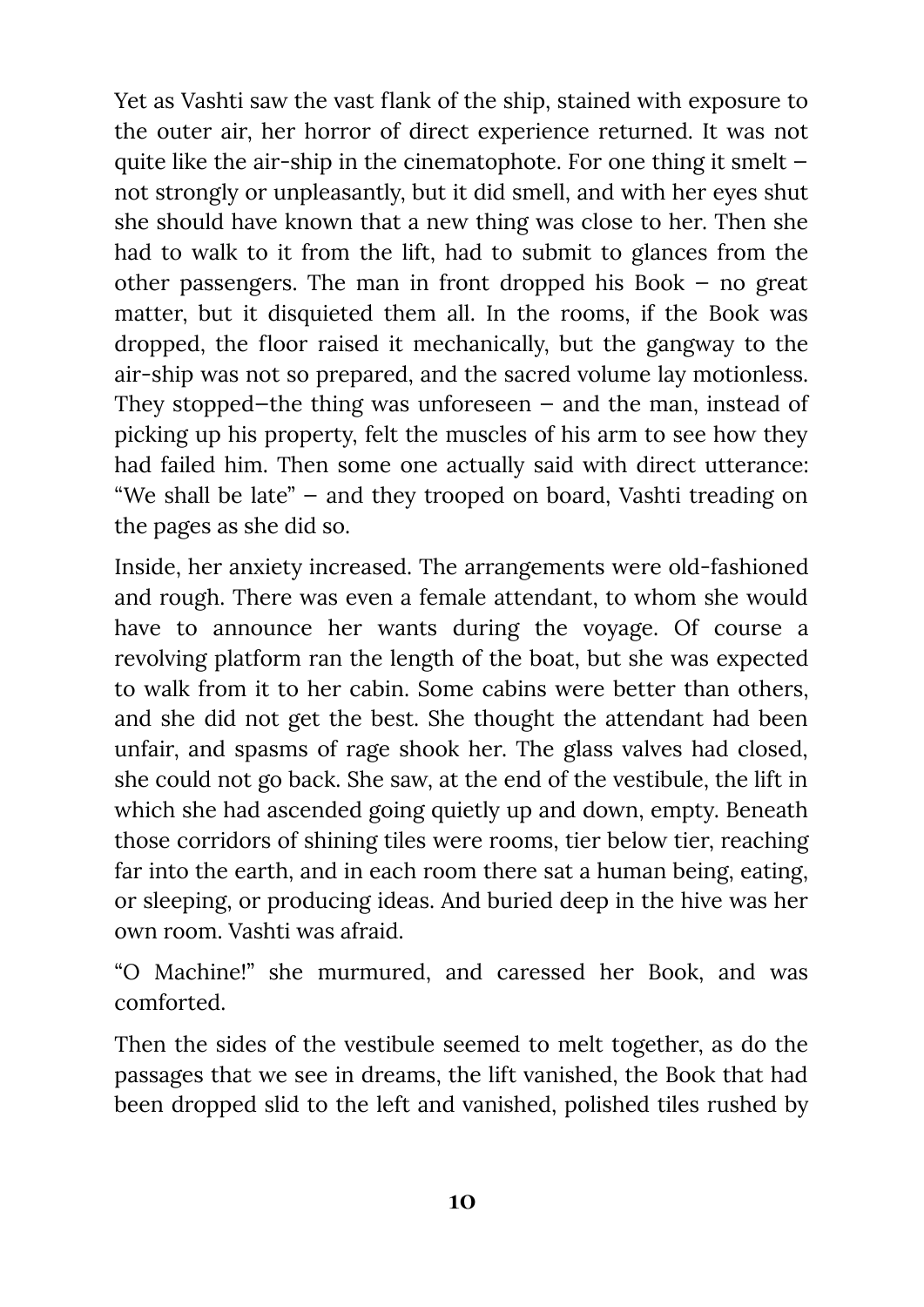like a stream of water, there was a slight jar, and the air-ship, issuing from its tunnel, soared above the waters of a tropical ocean.

It was night. For a moment she saw the coast of Sumatra edged by the phosphorescence of waves, and crowned by lighthouses, still sending forth their disregarded beams. These also vanished, and only the stars distracted her. They were not motionless, but swayed to and fro above her head, thronging out of one skylight into another, as if the universe and not the air-ship was careening. And, as often happens on clear nights, they seemed now to be in perspective, now on a plane; now piled tier beyond tier into the infinite heavens, now concealing infinity, a roof limiting for ever the visions of men. In either case they seemed intolerable. "Are we to travel in the dark?" called the passengers angrily, and the attendant, who had been careless, generated the light, and pulled down the blinds of pliable metal. When the air-ships had been built, the desire to look direct at things still lingered in the world. Hence the extraordinary number of skylights and windows, and the proportionate discomfort to those who were civilized and refined. Even in Vashti's cabin one star peeped through a flaw in the blind, and after a few hours' uneasy slumber, she was disturbed by an unfamiliar glow, which was the dawn.

Quick as the ship had sped westwards, the earth had rolled eastwards quicker still, and had dragged back Vashti and her companions towards the sun. Science could prolong the night, but only for a little, and those high hopes of neutralizing the earth's diurnal revolution had passed, together with hopes that were possibly higher. To "keep pace with the sun," or even to outstrip it, had been the aim of the civilization preceding this. Racing aeroplanes had been built for the purpose, capable of enormous speed, and steered by the greatest intellects of the epoch. Round the globe they went, round and round, westward, westward, round and round, amidst humanity's applause. In vain. The globe went eastward quicker still, horrible accidents occurred, and the Committee of the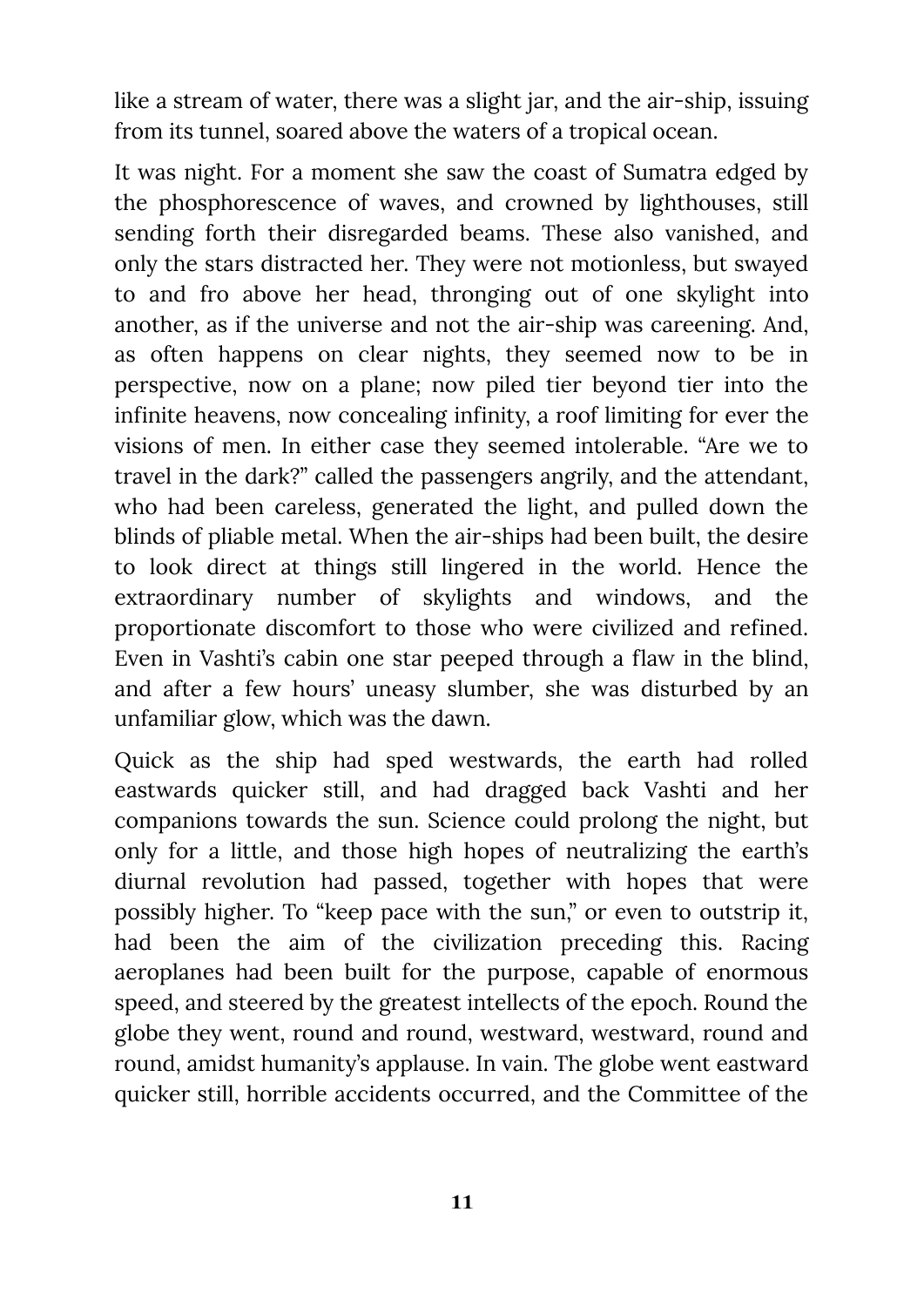Machine, at the time rising into prominence, declared the pursuit illegal, unmechanical, and punishable by Homelessness.

Of Homelessness more will be said later.

Doubtless the Committee was right. Yet the attempt to "defeat the sun" aroused the last common interest that our race experienced about the heavenly bodies, or indeed about anything. It was the last time that men were compacted by thinking of a power outside the world. The sun had conquered, yet it was the end of his spiritual dominion. Dawn, midday, twilight, the zodiacal path, touched neither men's lives not their hearts, and science retreated into the ground, to concentrate herself upon problems that she was certain of solving.

So when Vashti found her cabin invaded by a rosy finger of light, she was annoyed, and tried to adjust the blind. But the blind flew up altogether, and she saw through the skylight small pink clouds, swaying against a background of blue, and as the sun crept higher, its radiance entered direct, brimming down the wall, like a golden sea. It rose and fell with the air-ship's motion, just as waves rise and fall, but it advanced steadily, as a tide advances. Unless she was careful, it would strike her face. A spasm of horror shook her and she rang for the attendant. The attendant too was horrified, but she could do nothing; it was not her place to mend the blind. She could only suggest that the lady should change her cabin, which she accordingly prepared to do.

People were almost exactly alike all over the world, but the attendant of the air-ship, perhaps owing to her exceptional duties, had grown a little out of the common. She had often to address passengers with direct speech, and this had given her a certain roughness and originality of manner. When Vashti swerved away from the sunbeams with a cry, she behaved barbarically  $-$  she put out her hand to steady her.

"How dare you!" exclaimed the passenger. "You forget yourself!"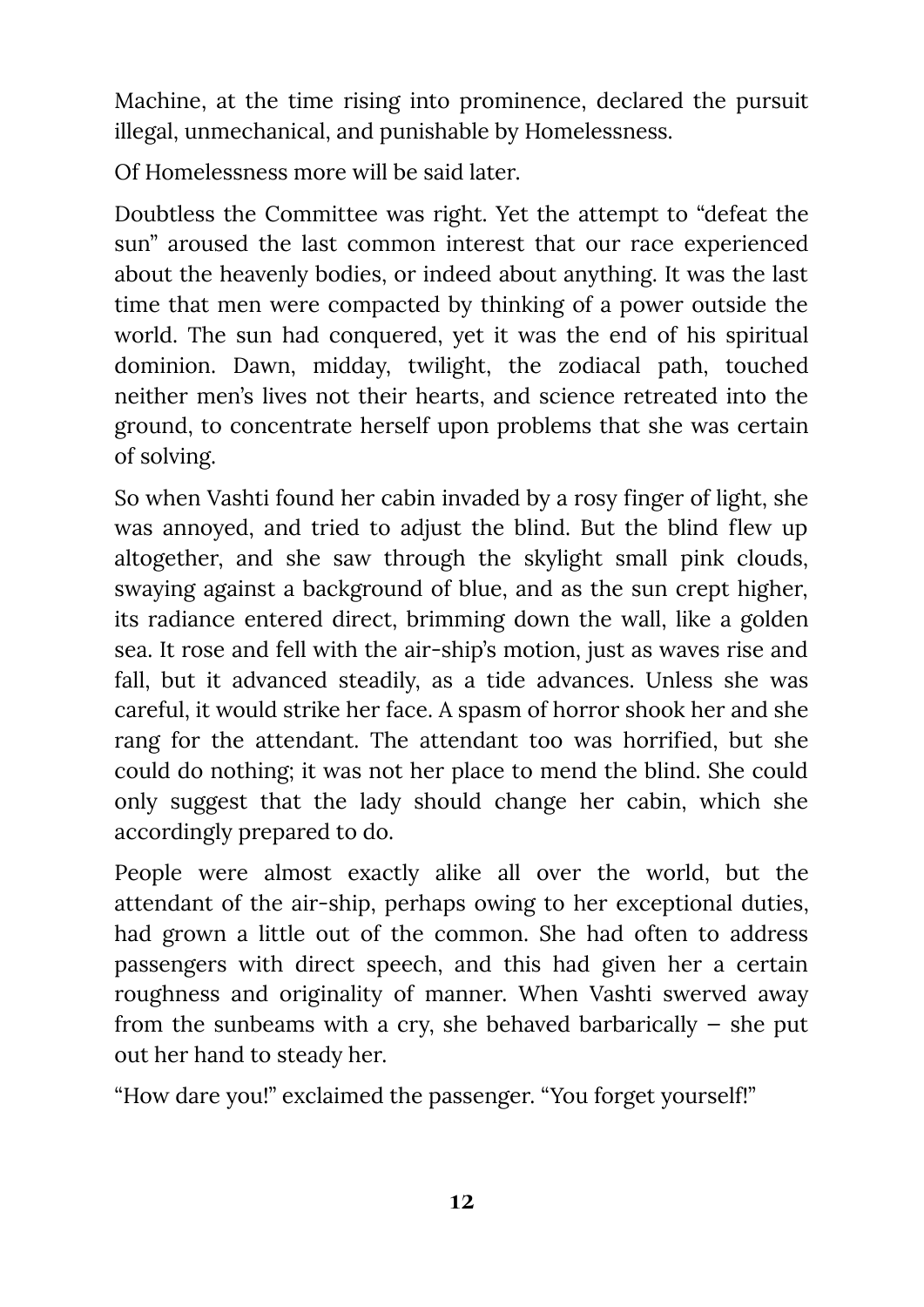The woman was confused, and apologized for not having let her fall. People never touched one another. The custom had become obsolete, owing to the Machine.

"Where are we now?" asked Vashti haughtily.

"We are over Asia," said the attendant, anxious to be polite.

"Asia?"

"You must excuse my common way of speaking. I have got into the habit of calling

places over which I pass by their unmechanical names."

"Oh, I remember Asia. The Mongols came from it."

"Beneath us, in the open air, stood a city that was once called Simla."

"Have you ever heard of the Mongols and of the Brisbane school?" " $No.$ "

"Brisbane also stood in the open air."

"Those mountains to the right  $-$  let me show you them." She pushed back a metal blind. The main chain of the Himalayas was revealed.

"They were once called the Roof of the World, those mountains."

"What a foolish name!"

"You must remember that, before the dawn of civilization, they seemed to be an impenetrable wall that touched the stars. It was supposed that no one but the gods could exist above their summits. How we have advanced, thanks to the Machine!"

"How we have advanced, thanks to the Machine!" said Vashti.

"How we have advanced, thanks to the Machine!" echoed the passenger who had

dropped his Book the night before, and who was standing in the passage.

"And that white stuff in the cracks? — what is it?"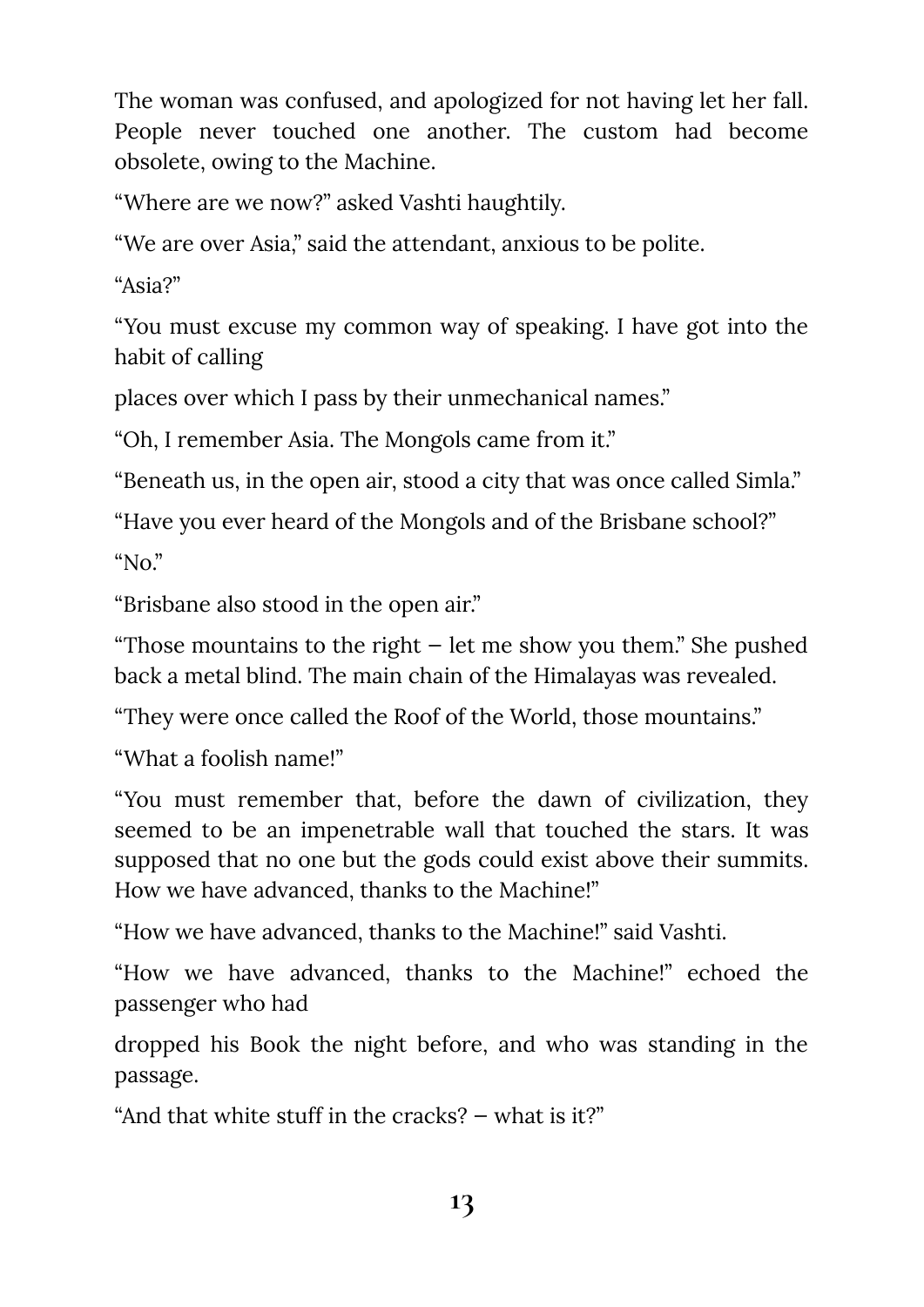"I have forgotten its name."

"Cover the window, please. These mountains give me no ideas."

The northern aspect of the Himalayas was in deep shadow: on the Indian slope the sun had just prevailed. The forests had been destroyed during the literature epoch for the purpose of making newspaper-pulp, but the snows were awakening to their morning glory, and clouds still hung on the breasts of Kinchinjunga. In the plain were seen the ruins of cities, with diminished rivers creeping by their walls, and by the sides of these were sometimes the signs of vomitories, marking the cities of to-day. Over the whole prospect air-ships rushed, crossing the inter-crossing with incredible aplomb, and rising nonchalantly when they desired to escape the perturbations of the lower atmosphere and to traverse the Roof of the World.

"We have indeed advanced, thanks to the Machine," repeated the attendant, and hid the Himalayas behind a metal blind.

The day dragged wearily forward. The passengers sat each in his cabin, avoiding one another with an almost physical repulsion and longing to be once more under the surface of the earth. There were eight or ten of them, mostly young males, sent out from the public nurseries to inhabit the rooms of those who had died in various parts of the earth. The man who had dropped his Book was on the homeward journey. He had been sent to Sumatra for the purpose of propagating the race. Vashti alone was travelling by her private will.

At midday she took a second glance at the earth. The air-ship was crossing another range of mountains, but she could see little, owing to clouds. Masses of black rock hovered below her, and merged indistinctly into grey. Their shapes were fantastic; one of them resembled a prostrate man.

"No ideas here," murmured Vashti, and hid the Caucasus behind a metal blind.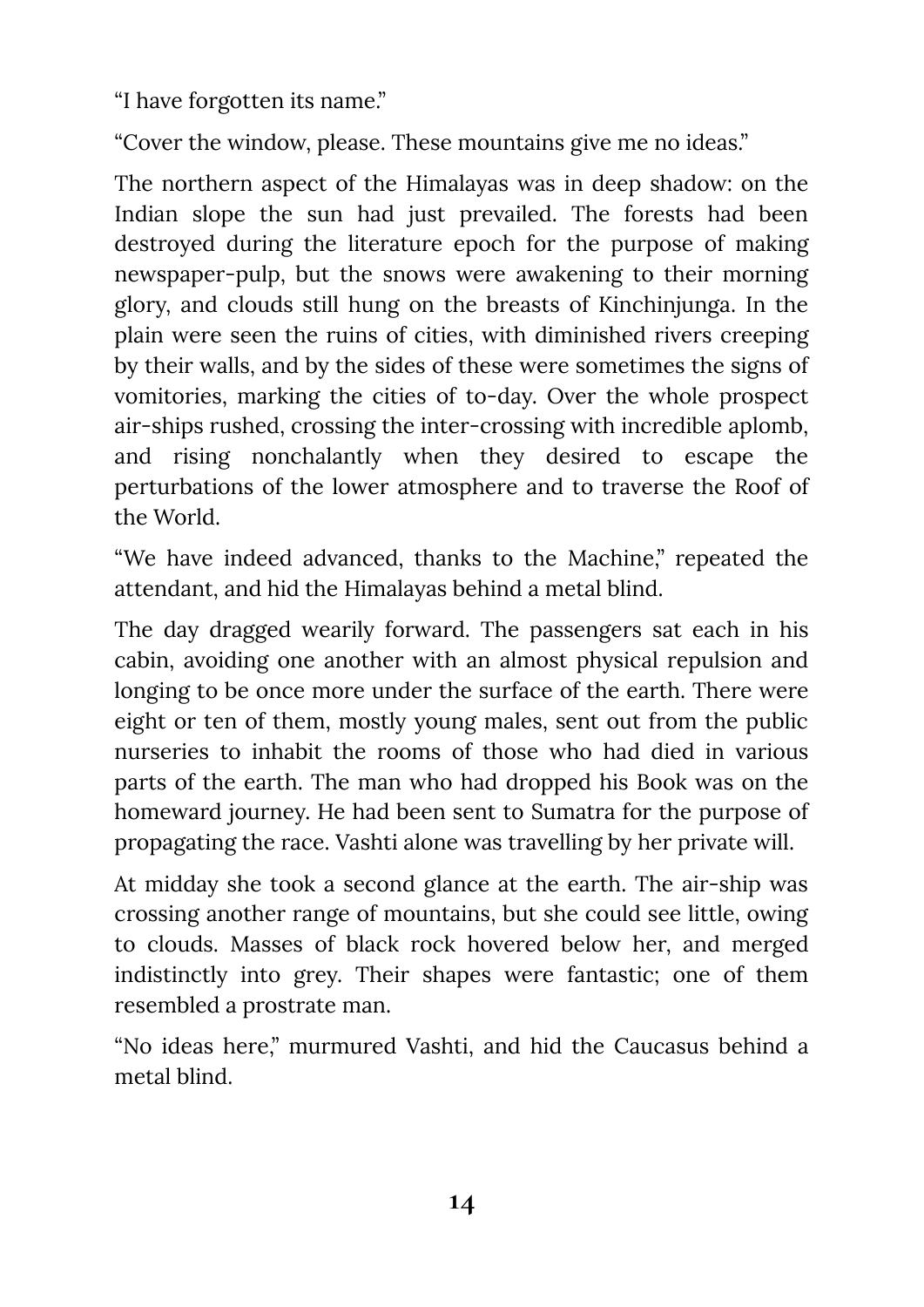In the evening she looked again. They were crossing a golden sea, in which lay many small islands and one peninsula. She repeated, "No ideas here," and hid Greece behind a metal blind.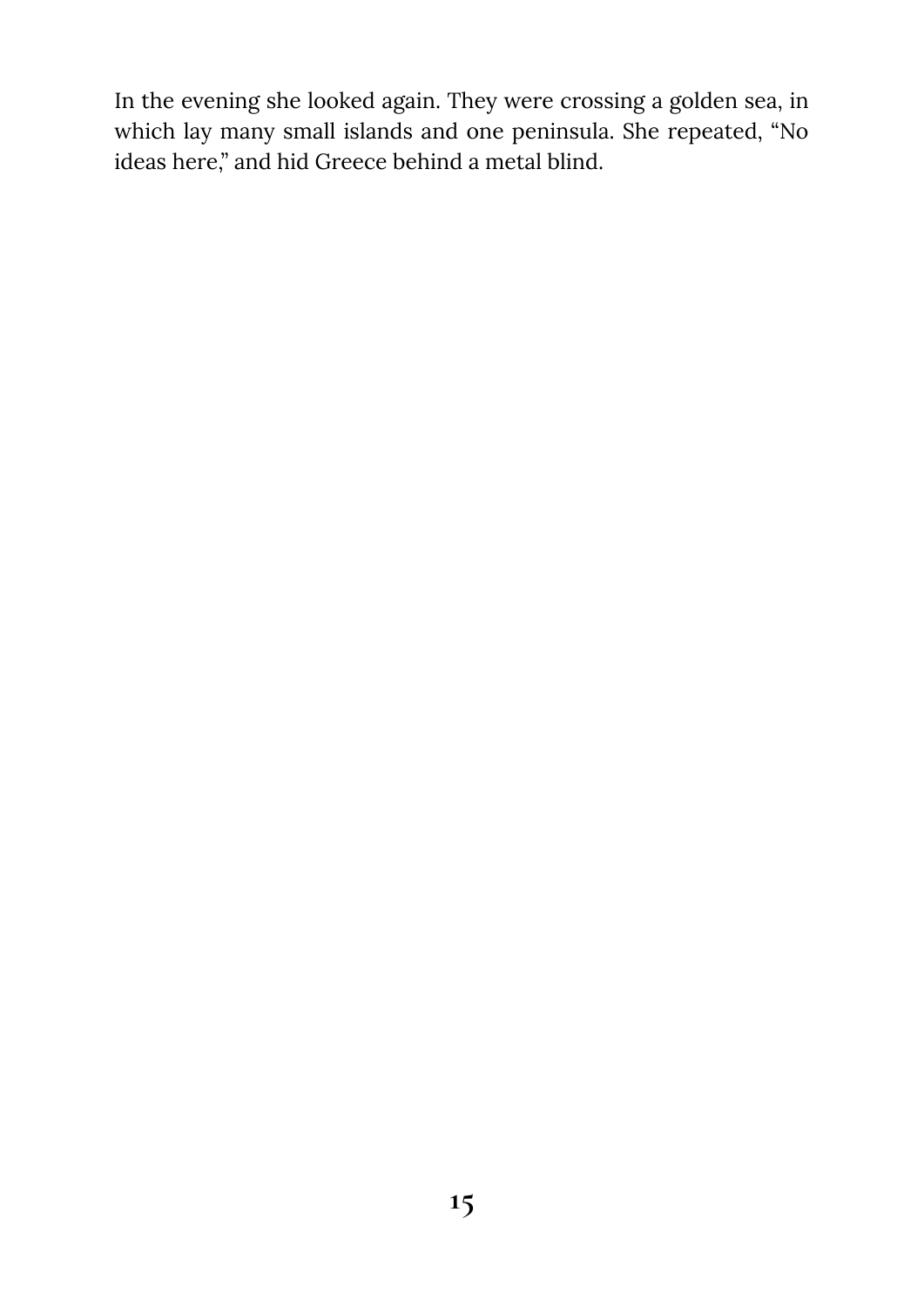### **THE MENDING APPARATUS**

By a vestibule, by a lift, by a tubular railway, by a platform, by a sliding door — by reversing all the steps of her departure did Vashti arrive at her son's room, which exactly resembled her own. She might well declare that the visit was superfluous. The buttons, the knobs, the reading-desk with the Book, the temperature, the atmosphere, the illumination  $-$  all were exactly the same. And if Kuno himself, flesh of her flesh, stood close beside her at last, what profit was there in that? She was too well-bred to shake him by the hand.

Averting her eyes, she spoke as follows:

"Here I am. I have had the most terrible journey and greatly retarded the development of my soul. It is not worth it, Kuno, it is not worth it. My time is too precious. The sunlight almost touched me, and I have met with the rudest people. I can only stop a few minutes. Say what you want to say, and then I must return."

"I have been threatened with Homelessness," said Kuno.

She looked at him now.

"I have been threatened with Homelessness, and I could not tell you such a thing through the Machine."

Homelessness means death. The victim is exposed to the air, which kills him.

"I have been outside since I spoke to you last. The tremendous thing has happened, and they have discovered me."

"But why shouldn't you go outside?" she exclaimed, "It is perfectly legal, perfectly mechanical, to visit the surface of the earth. I have lately been to a lecture on the sea; there is no objection to that; one simply summons a respirator and gets an Egression-permit. It is not the kind of thing that spiritually minded people do, and I begged you not to do it, but there is no legal objection to it."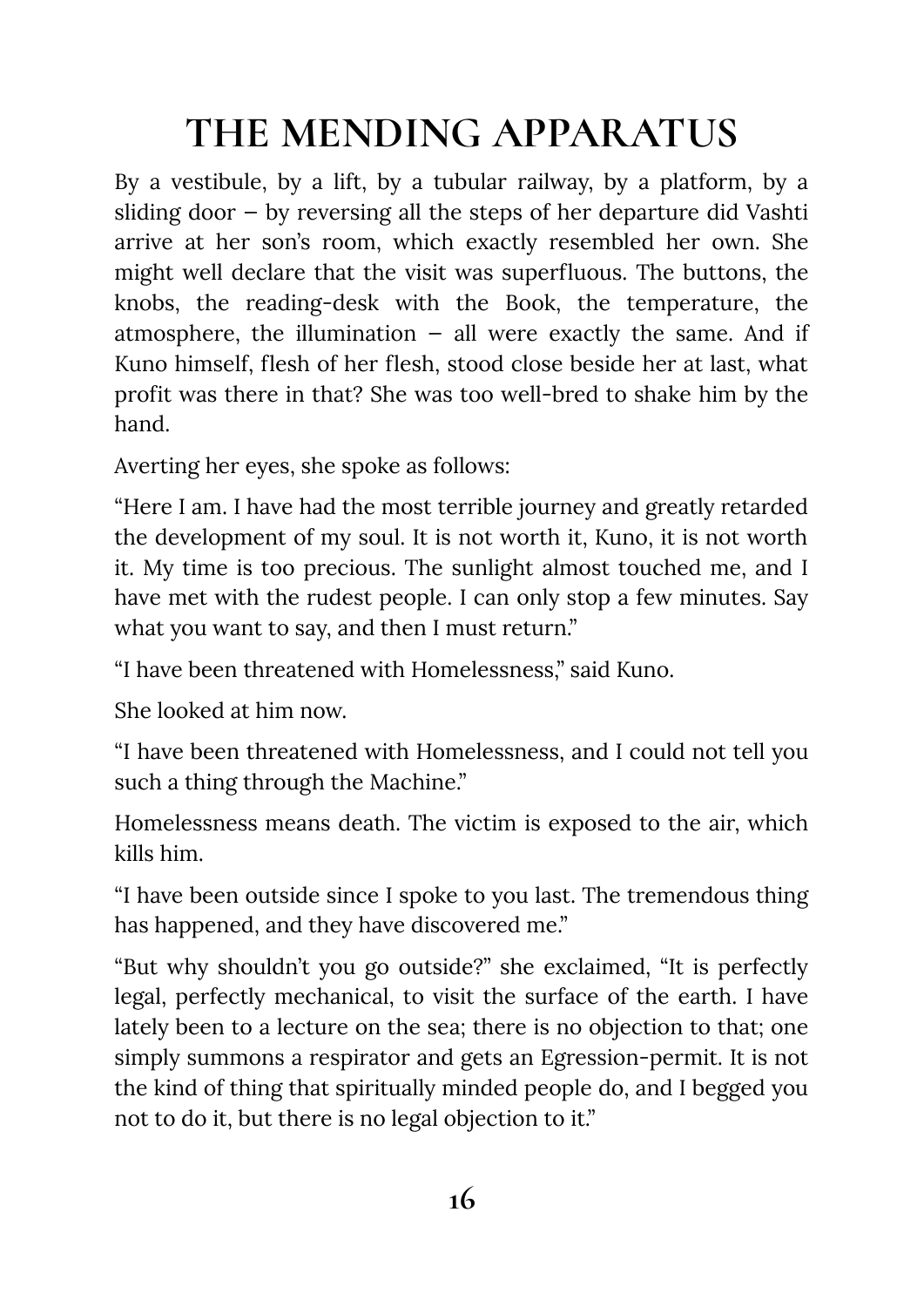"I did not get an Egression-permit."

"Then how did you get out?"

"I found out a way of my own."

The phrase conveyed no meaning to her, and he had to repeat it.

"A way of your own?" she whispered. "But that would be wrong."

"Why?"

The question shocked her beyond measure.

"You are beginning to worship the Machine," he said coldly. "You think it irreligious of me to have found out a way of my own. It was just what the Committee thought, when they threatened me with Homelessness."

At this she grew angry. "I worship nothing!" she cried. "I am most advanced. I don't think you irreligious, for there is no such thing as religion left. All the fear and the superstition that existed once have been destroyed by the Machine. I only meant that to find out a way of your own was—Besides, there is no new way out."

"So it is always supposed."

"Except through the vomitories, for which one must have an Egression-permit, it is impossible to get out. The Book says so."

"Well, the Book's wrong, for I have been out on my feet."

For Kuno was possessed of a certain physical strength.

By these days it was a demerit to be muscular. Each infant was examined at birth, and all who promised undue strength were destroyed. Humanitarians may protest, but it would have been no true kindness to let an athlete live; he would never have been happy in that state of life to which the Machine had called him; he would have yearned for trees to climb, rivers to bathe in, meadows and hills against which he might measure his body. Man must be adapted to his surroundings, must he not? In the dawn of the world our weakly must be exposed on Mount Taygetus, in its twilight our strong will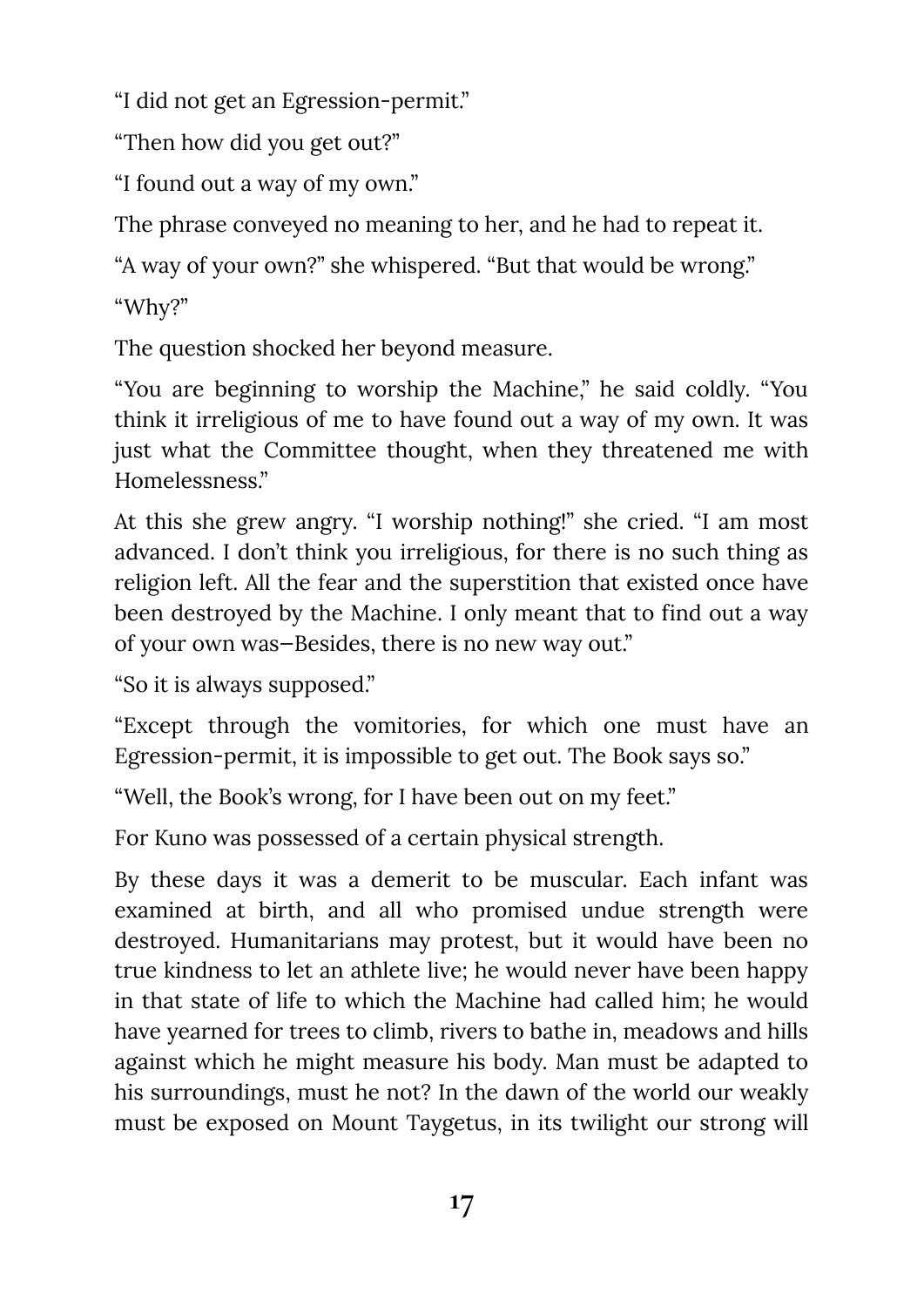suffer euthanasia, that the Machine may progress, that the Machine may progress, that the Machine may progress eternally.

"You know that we have lost the sense of space. We say 'space is annihilated,' but we have annihilated not space, but the sense thereof. We have lost a part of ourselves. I determined to recover it, and I began by walking up and down the platform of the railway outside my room. Up and down, until I was tired, and so did recapture the meaning of 'Near' and 'Far.' 'Near' is a place to which I can get quickly on my feet, not a place to which the train or the airship will take me quickly. 'Far' is a place to which I cannot get quickly on my feet; the vomitory is 'far,' though I could be there in thirtyeight seconds by summoning the train. Man is the measure. That was my first lesson. Man's feet are the measure for distance, his hands are the measure for ownership, his body is the measure for all that is lovable and desirable and strong. Then I went further: it was then that I called to you for the first time, and you would not come.

"This city, as you know, is built deep beneath the surface of the earth, with only the vomitories protruding. Having paced the platform outside my own room, I took the lift to the next platform and paced that also, and so with each in turn, until I came to the topmost, above which begins the earth. All the platforms were exactly alike, and all that I gained by visiting them was to develop my sense of space and my muscles. I think I should have been content with this—it is not a little thing—but as I walked and brooded, it occurred to me that our cities had been built in the days when men still breathed the outer air, and that there had been ventilation shafts for the workmen. I could think of nothing but these ventilation shafts. Had they been destroyed by all the food-tubes and medicine-tubes and music-tubes that the Machine has evolved lately? Or did traces of them remain? One thing was certain. If I came upon them anywhere, it would be in the railway-tunnels of the topmost story. Everywhere else, all space was accounted for.

"I am telling my story quickly, but don't think that I was not a coward or that your answers never depressed me. It is not the proper thing,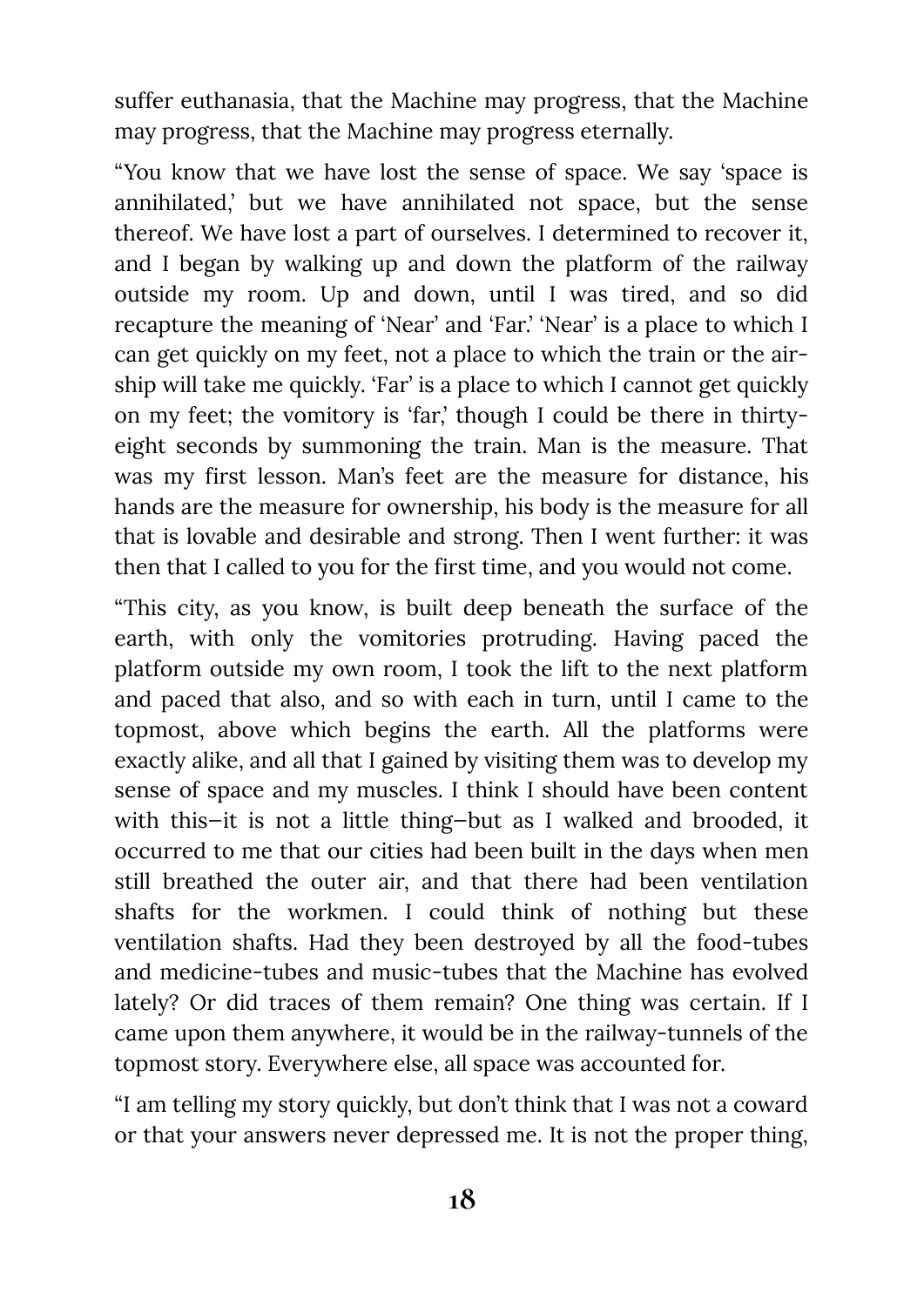it is not mechanical, it is not decent to walk along a railway-tunnel. I did not fear that I might tread upon a live rail and be killed. I feared something far more intangible— doing what was not contemplated by the Machine. Then I said to myself, 'Man is the measure,' and I went, and after many visits I found an opening.

"The tunnels, of course, were lighted. Everything is light, artificial light; darkness is the exception. So when I saw a black gap in the tiles, I knew that it was an exception, and rejoiced. I put in my arm—I could put in no more at first—and waved it round and round in ecstasy. I loosened another tile, and put in my head, and shouted into the darkness: 'I am coming, I shall do it yet,' and my voice reverberated down endless passages. I seemed to hear the spirits of those dead workmen who had returned each evening to the starlight and to their wives, and all the generations who had lived in the open air called back to me, 'You will do it yet, you are coming.' "

He paused, and, absurd as he was, his last words moved her.

For Kuno had lately asked to be a father, and his request had been refused by the Committee. His was not a type that the Machine desired to hand on.

"Then a train passed. It brushed by me, but I thrust my head and arms into the hole. I had done enough for one day, so I crawled back to the platform, went down in the lift, and summoned my bed. Ah what dreams! And again I called you, and again you refused."

She shook her head and said:

"Don't. Don't talk of these terrible things. You make me miserable. You are throwing civilization away."

"But I had got back the sense of space and a man cannot rest then. I determined to get in at the hole and climb the shaft. And so I exercised my arms. Day after day I went through ridiculous movements, until my flesh ached, and I could hang by my hands and hold the pillow of my bed outstretched for many minutes. Then I summoned a respirator, and started.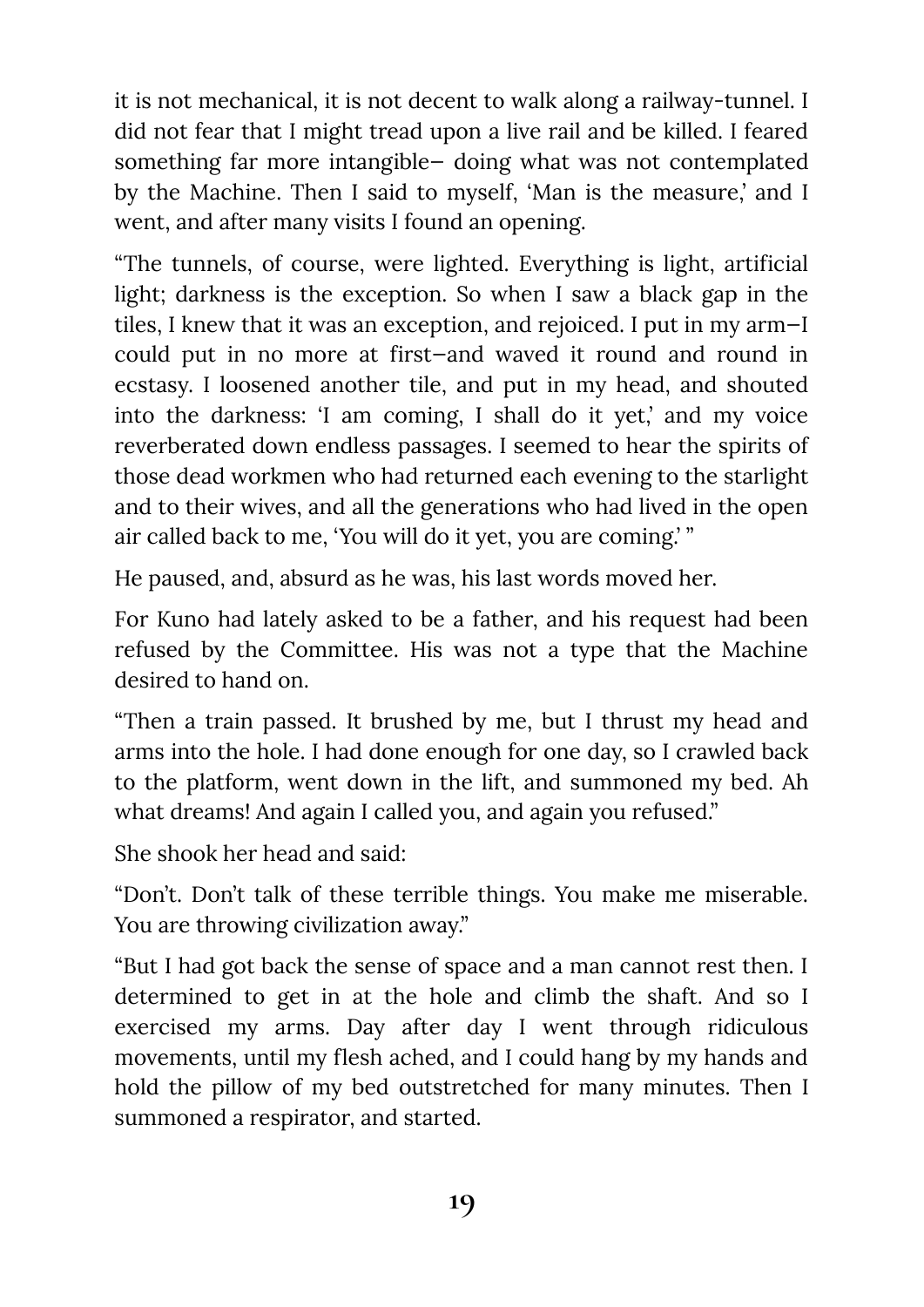"It was easy at first. The mortar had somehow rotted, and I soon pushed some more tiles in, and clambered after them into the darkness, and the spirits of the dead comforted me. I don't know what I mean by that. I just say what I felt. I felt, for the first time, that a protest had been lodged against corruption, and that even as the dead were comforting me, so I was comforting the unborn. I felt that humanity existed, and that it existed without clothes. How can I possibly explain this? It was naked, humanity seemed naked, and all these tubes and buttons and machineries neither came into the world with us, nor will they follow us out, nor do they matter supremely while we are here. Had I been strong, I would have torn off every garment I had, and gone out into the outer air unswaddled. But this is not for me, nor perhaps for my generation. I climbed with my respirator and my hygienic clothes and my dietetic tabloids! Better thus than not at all.

"There was a ladder, made of some primæval metal. The light from the railway fell upon its lowest rungs, and I saw that it led straight upwards out of the rubble at the bottom of the shaft. Perhaps our ancestors ran up and down it a dozen times daily, in their building. As I climbed, the rough edges cut through my gloves so that my hands bled. The light helped me for a little, and then came darkness and, worse still, silence which pierced my ears like a sword. The Machine hums! Did you know that? Its hum penetrates our blood, and may even guide our thoughts. Who knows! I was getting beyond its power. Then I thought: 'This silence means that I am doing wrong.' But I heard voices in the silence, and again they strengthened me." He laughed. "I had need of them. The next moment I cracked my head against something."

She sighed.

"I had reached one of those pneumatic stoppers that defend us from the outer air. You may have noticed them on the air-ship. Pitch dark, my feet on the rungs of an invisible ladder, my hands cut; I cannot explain how I lived through this part, but the voices still comforted me, and I felt for fastenings. The stopper, I suppose, was about eight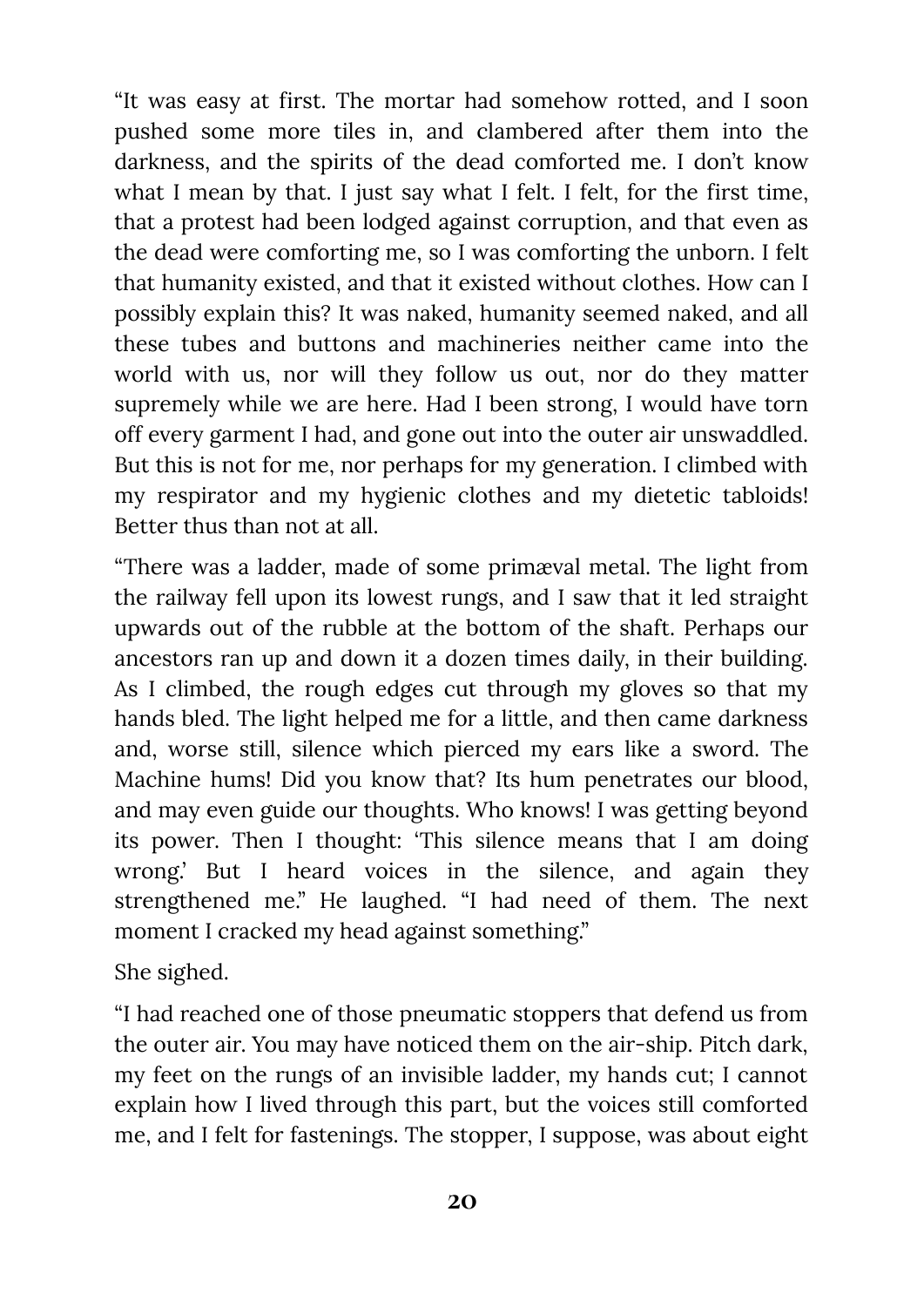feet across. I passed my hand over it as far as I could reach. It was perfectly smooth. I felt it almost to the centre. Not quite to the centre, for my arm was too short. Then the voice said: 'Jump. It is worth it. There may be a handle in the centre, and you may catch hold of it and so come to us your own way. And if there is no handle, so that you may fall and are dashed to pieces  $-$  it is still worth it: you will still come to us your own way.' So I jumped. There was a handle, and  $-$ "

He paused. Tears gathered in his mother's eyes. She knew that he was fated. If he did not die to-day he would die to-morrow. There was not room for such a person in the world. And with her pity disgust mingled. She was ashamed at having borne such a son, she who had always been so respectable and so full of ideas. Was he really the little boy to whom she had taught the use of his stops and buttons, and to whom she had given his first lessons in the Book? The very hair that disfigured his lip showed that he was reverting to some savage type. On atavism the Machine can have no mercy.

"There was a handle, and I did catch it. I hung tranced over the darkness and heard the hum of these workings as the last whisper in a dying dream. All the things I had cared about and all the people I had spoken to through tubes appeared infinitely little. Meanwhile the handle revolved. My weight had set something in motion and I span slowly, and then—

"I cannot describe it. I was lying with my face to the sunshine. Blood poured from my nose and ears and I heard a tremendous roaring. The stopper, with me clinging to it, had simply been blown out of the earth, and the air that we make down here was escaping through the vent into the air above. It burst up like a fountain. I crawled back to it—for the upper air hurts— and, as it were, I took great sips from the edge. My respirator had flown goodness knows where, my clothes were torn. I just lay with my lips close to the hole, and I sipped until the bleeding stopped. You can imagine nothing so curious. This hollow in the grass  $-1$  will speak of it in a minute,  $-$  the sun shining into it, not brilliantly but through marbled clouds, — the peace, the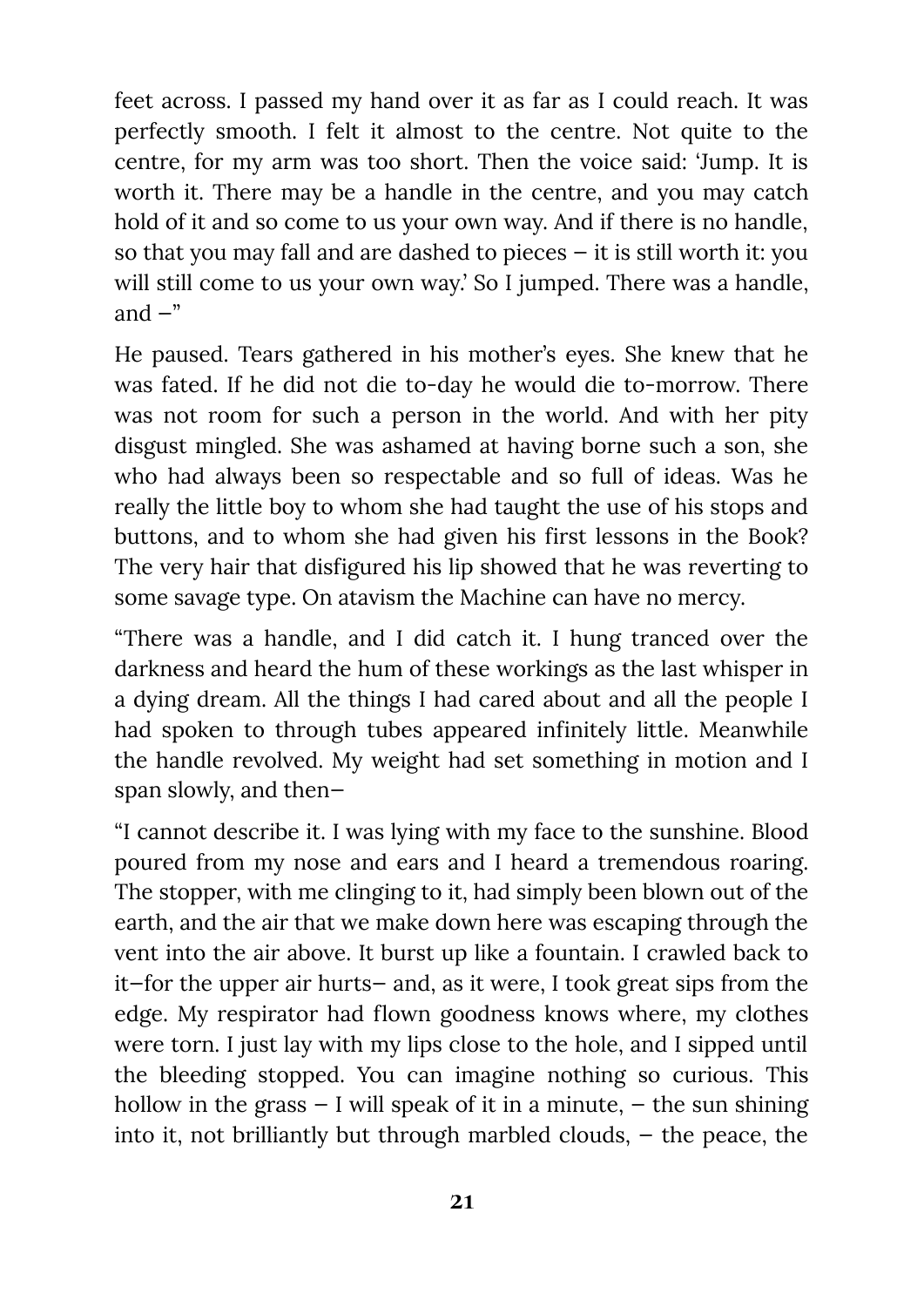nonchalance, the sense of space, and, brushing my cheek, the roaring fountain of our artificial air! Soon I spied my respirator, bobbing up and down in the current high above my head, and higher still were many air-ships. But no one ever looks out of air-ships, and in any case they could not have picked me up. There I was, stranded. The sun shone a little way down the shaft, and revealed the topmost rung of the ladder, but it was hopeless trying to reach it. I should either have been tossed up again by the escape, or else have fallen in, and died. I could only lie on the grass, sipping and sipping, and from time to time glancing around me.

"I knew that I was inWessex, for I had taken care to go to a lecture on the subject before starting. Wessex lies above the room in which we are talking now. It was once an important state. Its kings held all the southern coast from the Andredswald to Cornwall, while the Wansdyke protected them on the north, running over the high ground. The lecturer was only concerned with the rise of Wessex, so I do not know how long it remained an international power, nor would the knowledge have assisted me. To tell the truth I could do nothing but laugh, during this part. There was I, with a pneumatic stopper by my side and a respirator bobbing over my head, imprisoned, all three of us, in a grass-grown hollow that was edged with fern."

Then he grew grave again.

"Lucky for me that it was a hollow. For the air began to fall back into it and to fill it as water fills a bowl. I could crawl about. Presently I stood. I breathed a mixture, in which the air that hurts predominated whenever I tried to climb the sides. This was not so bad. I had not lost my tabloids and remained ridiculously cheerful, and as for the Machine, I forgot about it altogether. My one aim now was to get to the top, where the ferns were, and to view whatever objects lay beyond.

"I rushed the slope. The new air was still too bitter for me and I came rolling back, after a momentary vision of something grey. The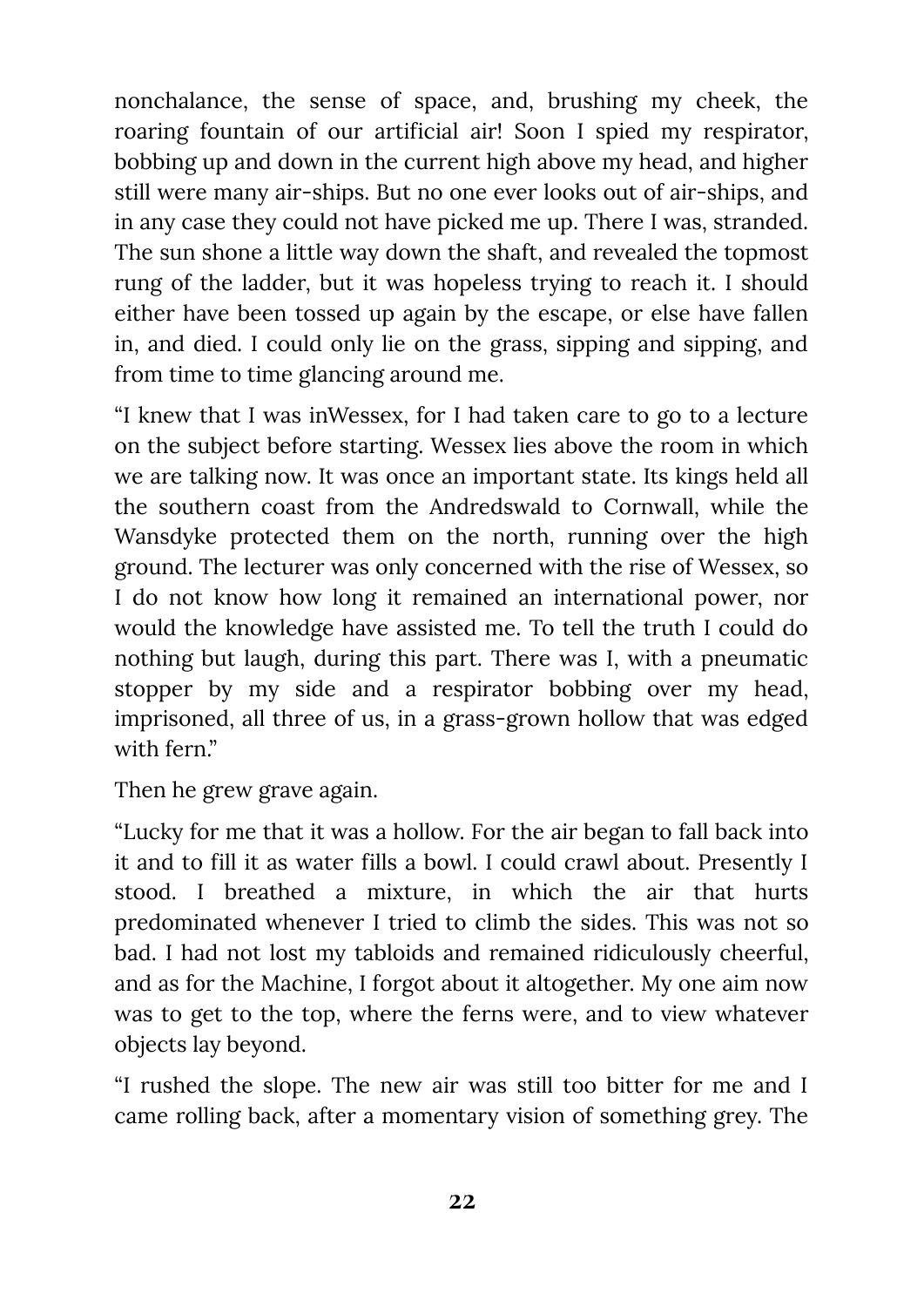sun grew very feeble, and I remembered that he was in Scorpio — I had been to a lecture on that too. If the sun is in Scorpio, and you are in Wessex, it means that you must be as quick as you can, or it will get too dark. (This is the first bit of useful information I have ever got from a lecture, and I expect it will be the last.) It made me try frantically to breathe the new air, and to advance as far as I dared out of my pond. The hollow filled so slowly. At times I thought that the fountain played with less vigour. My respirator seemed to dance nearer the earth; the roar was decreasing."

#### He broke off.

"I don't think this is interesting you. The rest will interest you even less. There are no ideas in it, and I wish that I had not troubled you to come. We are too different, mother."

She told him to continue.

"It was evening before I climbed the bank. The sun had very nearly slipped out of the sky by this time, and I could not get a good view. You, who have just crossed the Roof of the World, will not want to hear an account of the little hills that I saw – low colourless hills. But to me they were living and the turf that covered them was a skin, under which their muscles rippled, and I felt that those hills had called with incalculable force to men in the past, and that men had loved them. Now they sleep — perhaps for ever. They commune with humanity in dreams. Happy the man, happy the woman, who awakes the hills of Wessex. For though they sleep, they will never die."

His voice rose passionately.

"Cannot you see, cannot all you lecturers see, that it is we that are dying, and that down here the only thing that really lives is the Machine? We created the Machine, to do our will, but we cannot make it do our will now. It has robbed us of the sense of space and of the sense of touch, it has blurred every human relation and narrowed down love to a carnal act, it has paralysed our bodies and our wills, and now it compels us to worship it. The Machine develops — but not on our lines. The Machine proceeds — but not to our goal.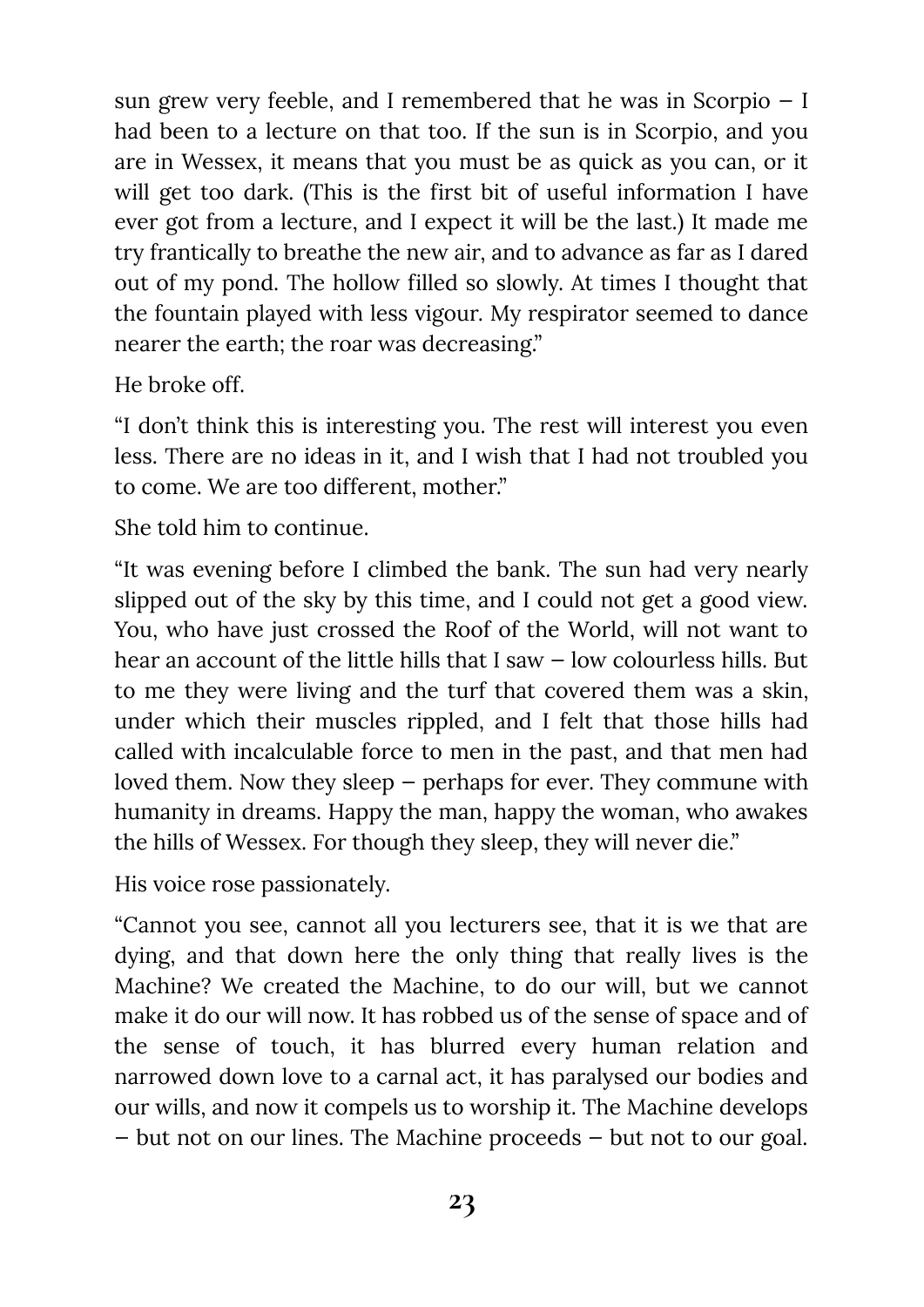We only exist as the blood corpuscles that course through its arteries, and if it could work without us, it would let us die. Oh, I have no remedy-or, at least, only one-to tell men again and again that I have seen the hills of Wessex as Ælfrid saw them when he overthrew the Danes.

"So the sun set. I forgot to mention that a belt of mist lay between my hill and other hills, and that it was the colour of pearl."

He broke off for the second time.

"Go on," said his mother wearily.

He shook his head.

"Go on. Nothing that you say can distress me now. I am hardened."

"I had meant to tell you the rest, but I cannot: I know that I cannot: good-bye." Vashti stood irresolute. All her nerves were tingling with his blasphemies. But she was also inquisitive.

"This is unfair," she complained. "You have called me across the world to hear your story, and hear it I will. Tell me  $-$  as briefly as possible, for this is a disastrous waste of time— tell me how you returned to civilization."

"Oh — that!" he said, starting. "You would like to hear about civilization. Certainly. Had I got to where my respirator fell down?"

"No — but I understand everything now. You put on your respirator, and managed to walk along the surface of the earth to a vomitory, and there your conduct was reported to the Central Committee."

"By no means."

He passed his hand over his forehead, as if dispelling some strong impression. Then, resuming his narrative, he warmed to it again.

"My respirator fell about sunset. I had mentioned that the fountain seemed feebler, had I not?"

"Yes."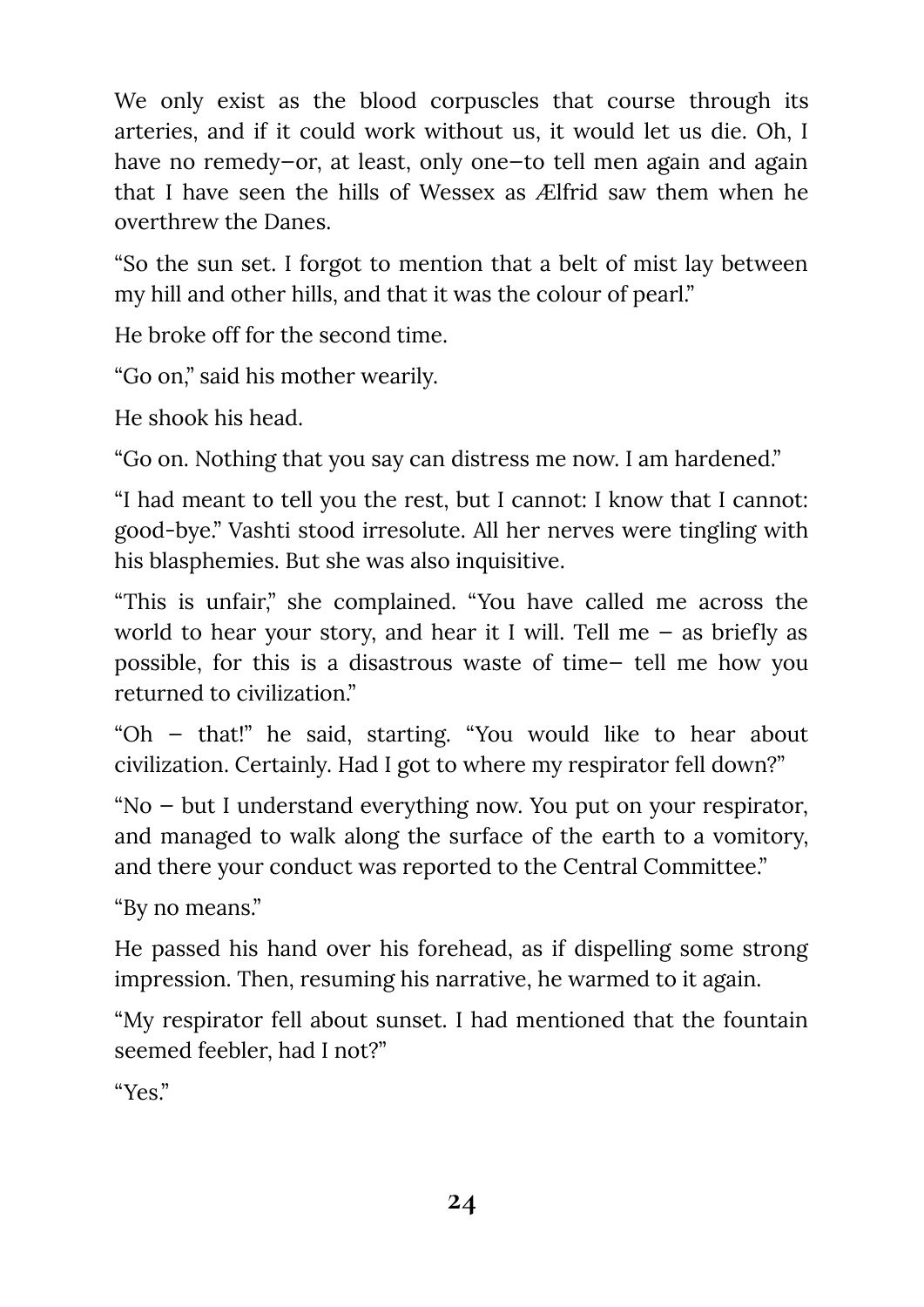"About sunset, it let the respirator fall. As I said, I had entirely forgotten about the Machine, and I paid no great attention at the time, being occupied with other things. I had my pool of air, into which I could dip when the outer keenness became intolerable, and which would possibly remain for days, provided that no wind sprang up to disperse it. Not until it was too late did I realize what the stoppage of the escape implied. You see  $-$  the gap in the tunnel had been mended; the Mending Apparatus; the Mending Apparatus, was after me.

"One other warning I had, but I neglected it. The sky at night was clearer than it had been in the day, and the moon, which was about half the sky behind the sun, shone into the dell at moments quite brightly. I was in my usual place  $-$  on the boundary between the two atmospheres — when I thought I saw something dark move across the bottom of the dell, and vanish into the shaft. In my folly, I ran down. I bent over and listened, and I thought I heard a faint scraping noise in the depths.

"At this—but it was too late—I took alarm. I determined to put on my respirator and to walk right out of the dell. But my respirator had gone. I knew exactly where it had fallen —between the stopper and the aperture—and I could even feel the mark that it had made in the turf. It had gone, and I realized that something evil was at work, and I had better escape to the other air, and, if I must die, die running towards the cloud that had been the colour of a pearl. I never started. Out of the shaft  $-$  it is too horrible. A worm, a long white worm, had crawled out of the shaft and was gliding over the moonlit grass.

"I screamed. I did everything that I should not have done, I stamped upon the creature instead of flying from it, and it at once curled round the ankle. Then we fought. The worm let me run all over the dell, but edged up my leg as I ran. 'Help!' I cried. (That part is too awful. It belongs to the part that you will never know.) 'Help!' I cried. (Why cannot we suffer in silence?) 'Help!' I cried. Then my feet were wound together, I fell, I was dragged away from the dear ferns and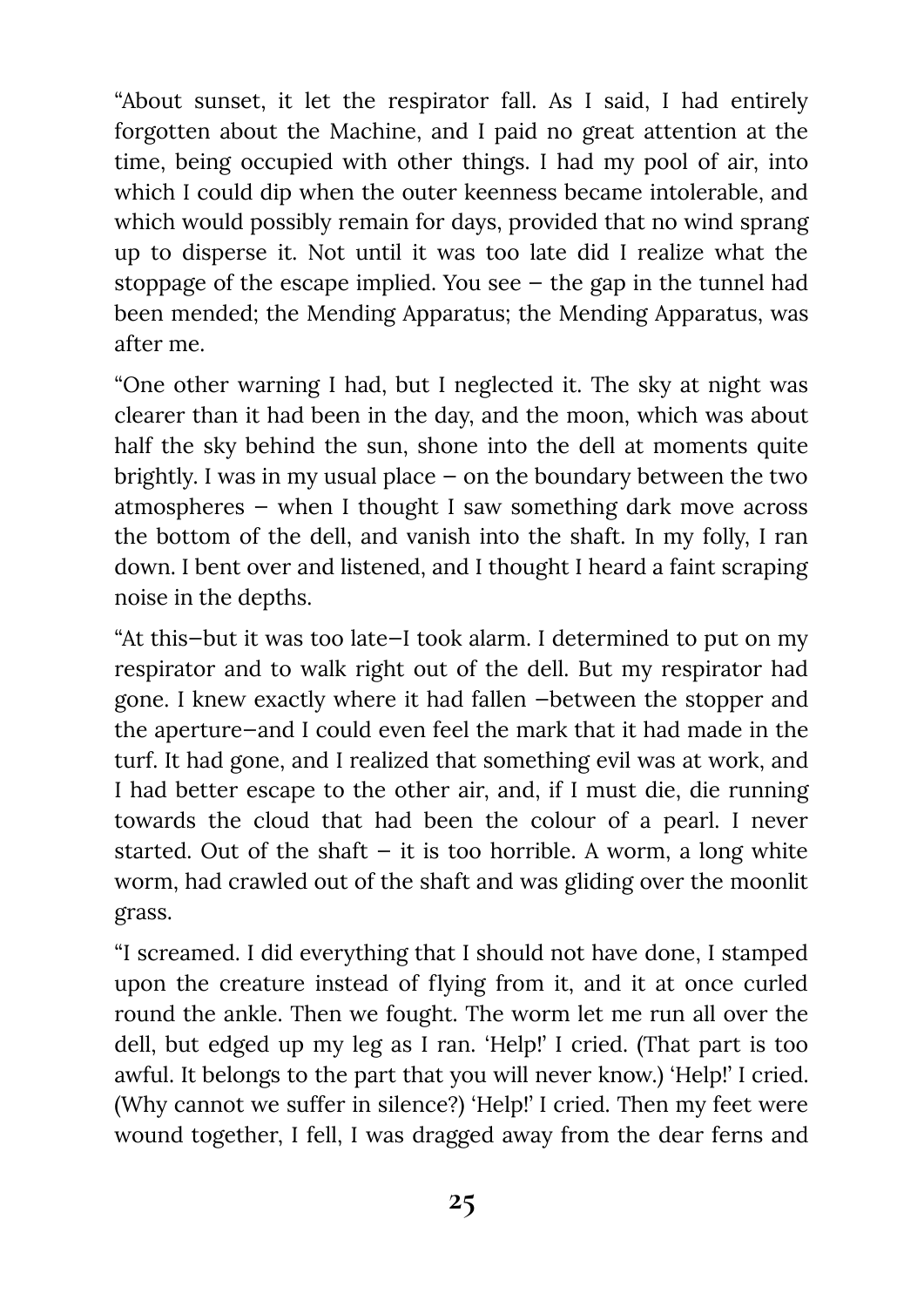the living hills, and past the great metal stopper (I can tell you this part), and I thought it might save me again if I caught hold of the handle. It also was enwrapped, it also. Oh, the whole dell was full of the things. They were searching it in all directions, they were denuding it, and the white snouts of others peeped out of the hole, ready if needed. Everything that could be moved they brought brushwood, bundles of fern, everything, and down we all went intertwined into hell. The last things that I saw, ere the stopper closed after us, were certain stars, and I felt that a man of my sort lived in the sky. For I did fight, I fought till the very end, and it was only my head hitting against the ladder that quieted me. I woke up in this room. The worms had vanished. I was surrounded by artificial air, artificial light, artificial peace, and my friends were calling to me down speaking-tubes to know whether I had come across any new ideas lately."

Here his story ended. Discussion of it was impossible, and Vashti turned to go.

"It will end in Homelessness," she said quietly.

"I wish it would," retorted Kuno.

"The Machine has been most merciful."

"I prefer the mercy of God."

"By that superstitious phrase, do you mean that you could live in the outer air?"

"Yes."

"Have you ever seen, round the vomitories, the bones of those who were extruded after the Great Rebellion?"

"Yes."

"They were left where they perished for our edification. A few crawled away, but they perished, too— who can doubt it? And so with the Homeless of our own day. The surface of the earth supports life no longer."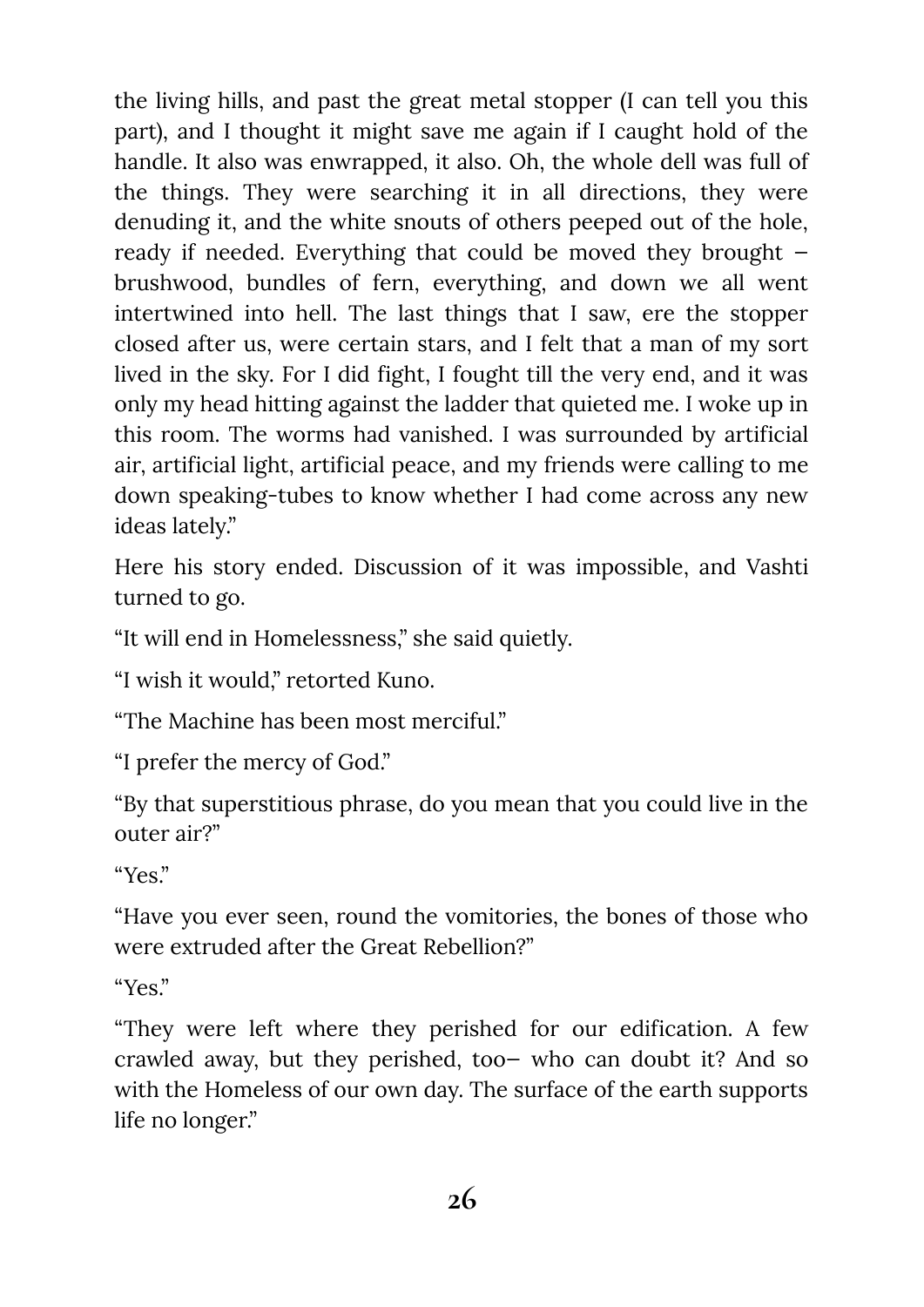"Indeed."

"Ferns and a little grass may survive, but all higher forms have perished. Has any air-ship detected them?"

" $No.$ "

"Has any lecturer dealt with them?"

"No."

"Then why this obstinacy?"

"Because I have seen them," he exploded.

"Seen what?"

"Because I have seen her in the twilight—because she came to my help when I called — because she, too, was entangled by the worms, and, luckier than I, was killed by one of them piercing her throat."

He was mad. Vashti departed, nor, in the troubles that followed, did she ever see his face again.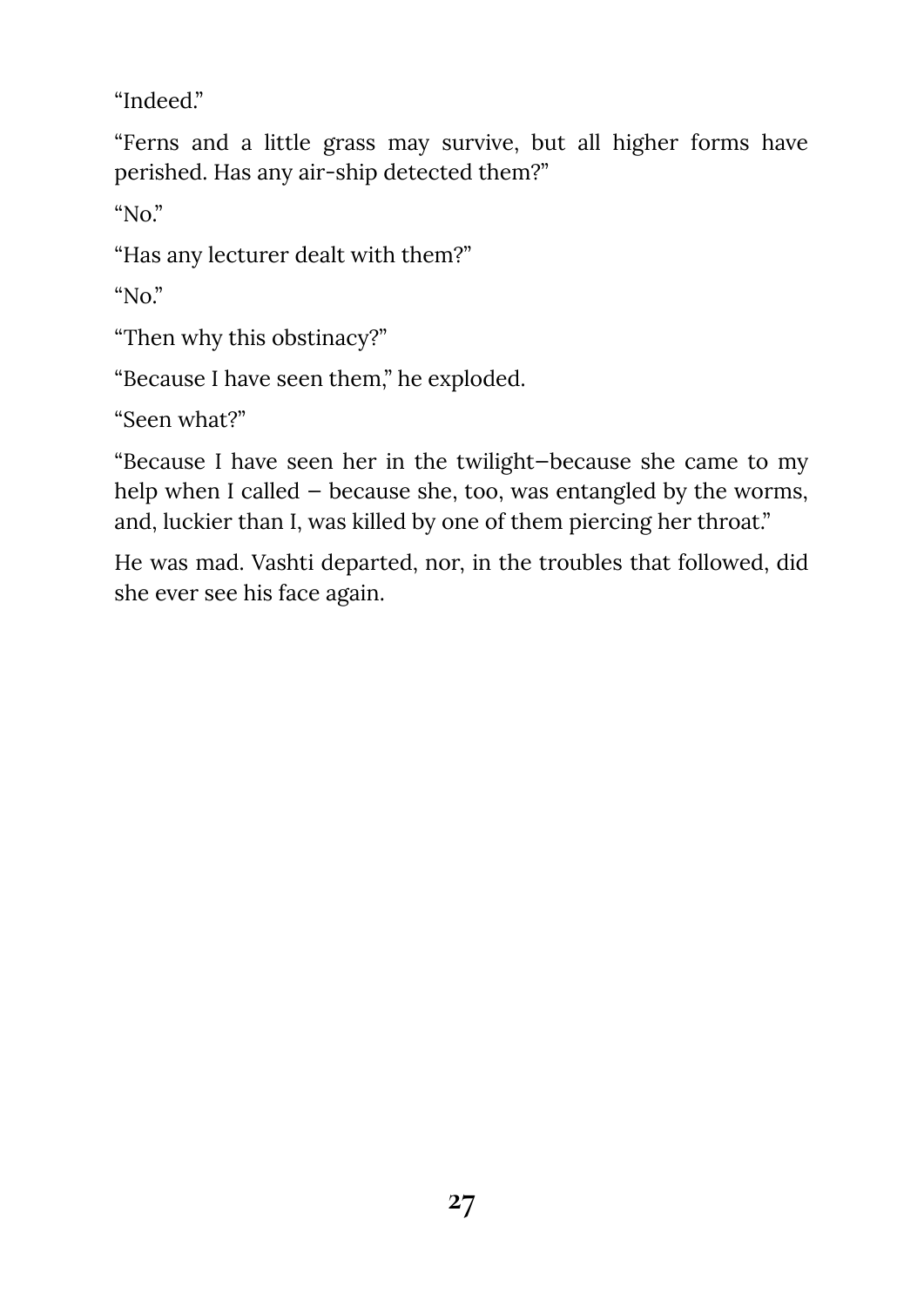#### **THE HOMELESS**

During the years that followed Kuno's escapade, two important developments took place in the Machine. On the surface they were revolutionary, but in either case men's minds had been prepared beforehand, and they did but express tendencies that were latent already. The first of these was the abolition of respirators.

Advanced thinkers, like Vashti, had always held it foolish to visit the surface of the earth. Air-ships might be necessary, but what was the good of going out for mere curiosity and crawling along for a mile or two in a terrestrial motor? The habit was vulgar and perhaps faintly improper: it was unproductive of ideas, and had no connection with the habits that really mattered. So respirators were abolished, and with them, of course, the terrestrial motors, and except for a few lecturers, who complained that they were debarred access to their subject-matter, the development was accepted quietly. Those who still wanted to know what the earth was like had after all only to listen to some gramophone, or to look into some cinematophote. And even the lecturers acquiesced when they found that a lecture on the sea was none the less stimulating when compiled out of other lectures that had already been delivered on the same subject. "Beware of first-hand ideas!" exclaimed one of the most advanced of them. "First-hand ideas do not really exist. They are but the physical impressions produced by love and fear, and on this gross foundation who could erect a philosophy? Let your ideas be second-hand, and if possible tenth-hand, for then they will be far removed from that disturbing element  $-$  direct observation. Do not learn anything about this subject of mine  $-$  the French Revolution. Learn instead what I think that Enicharmon thought Urizen thought Gutch thought Ho-Yung thought Chi-Bo-Sing thought Lafcadio Hearn thought Carlyle thought Mirabeau said about the French Revolution. Through the medium of these ten great minds, the blood that was shed at Paris and the windows that were broken at Versailles will be clarified to an idea which you may employ most profitably in your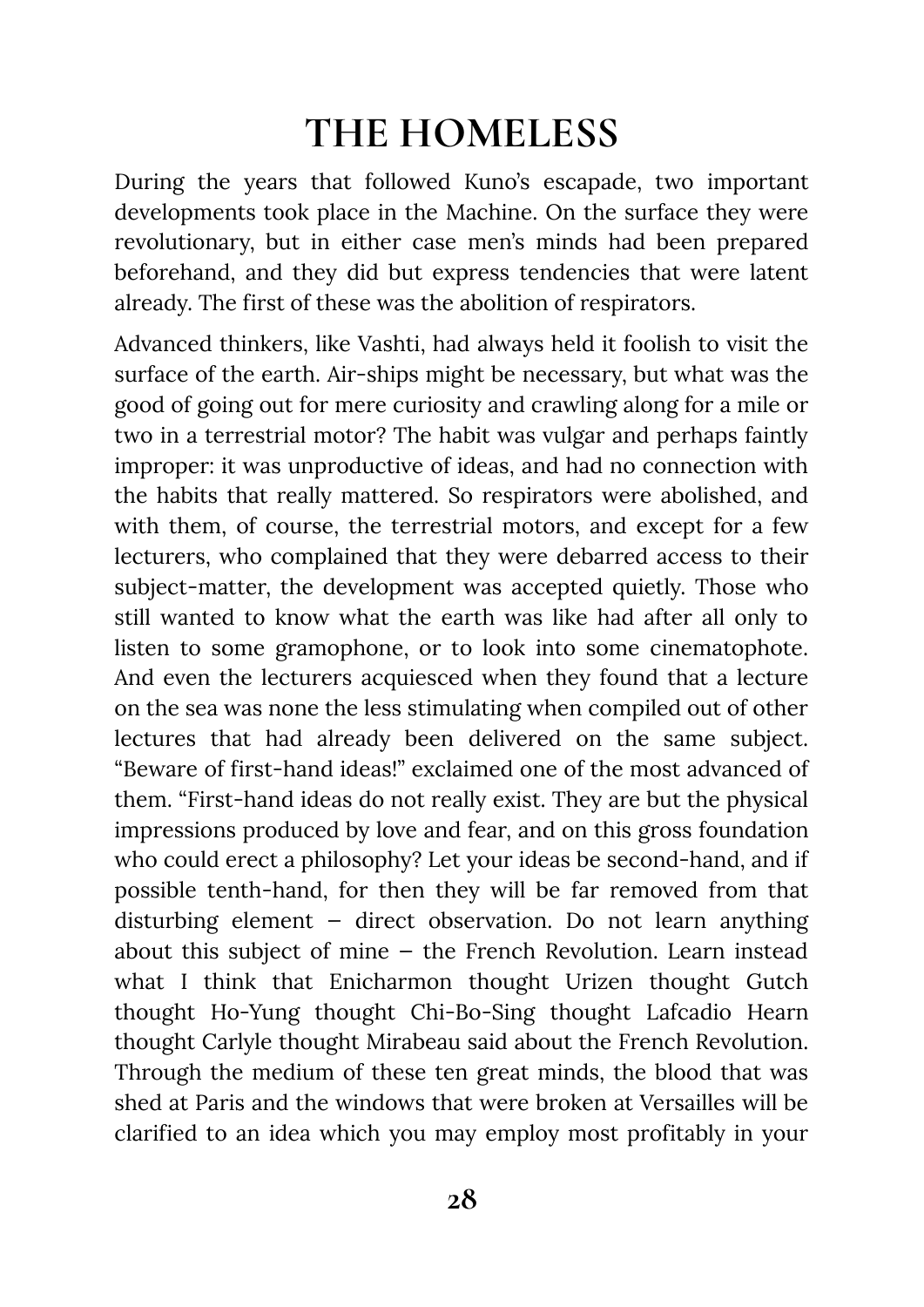daily lives. But be sure that the intermediates are many and varied, for in history one authority exists to counteract another. Urizen must counteract the scepticism of Ho-Yung and Enicharmon, I must myself counteract the impetuosity of Gutch. You who listen to me are in a better position to judge about the French Revolution than I am. Your descendants will be even in a better position than you, for they will learn what you think I think, and yet another intermediate will be added to the chain. And in time" – his voice rose–"there will come a generation that had got beyond facts, beyond impressions, a generation absolutely colourless, a generation

#### *'seraphically free From taint of personality,'*

which will see the French Revolution not as it happened, nor as they would like it to have happened, but as it would have happened, had it taken place in the days of the Machine." Tremendous applause greeted this lecture, which did but voice a feeling already latent in the minds of men—a feeling that terrestrial facts must be ignored, and that the abolition of respirators was a positive gain. It was even suggested that air-ships should be abolished too. This was not done, because air-ships had somehow worked themselves into the Machine's system. But year by year they were used less, and mentioned less by thoughtful men. The second great development was the re-establishment of religion.

This, too, had been voiced in the celebrated lecture. No one could mistake the reverent tone in which the peroration had concluded, and it awakened a responsive echo in the heart of each. Those who had long worshipped silently, now began to talk. They described the strange feeling of peace that came over them when they handled the Book of the Machine, the pleasure that it was to repeat certain numerals out of it, however little meaning those numerals conveyed to the outward ear, the ecstasy of touching a button, however unimportant, or of ringing an electric bell, however superfluously.

"The Machine," they exclaimed, "feeds us and clothes us and houses us; through it we speak to one another, through it we see one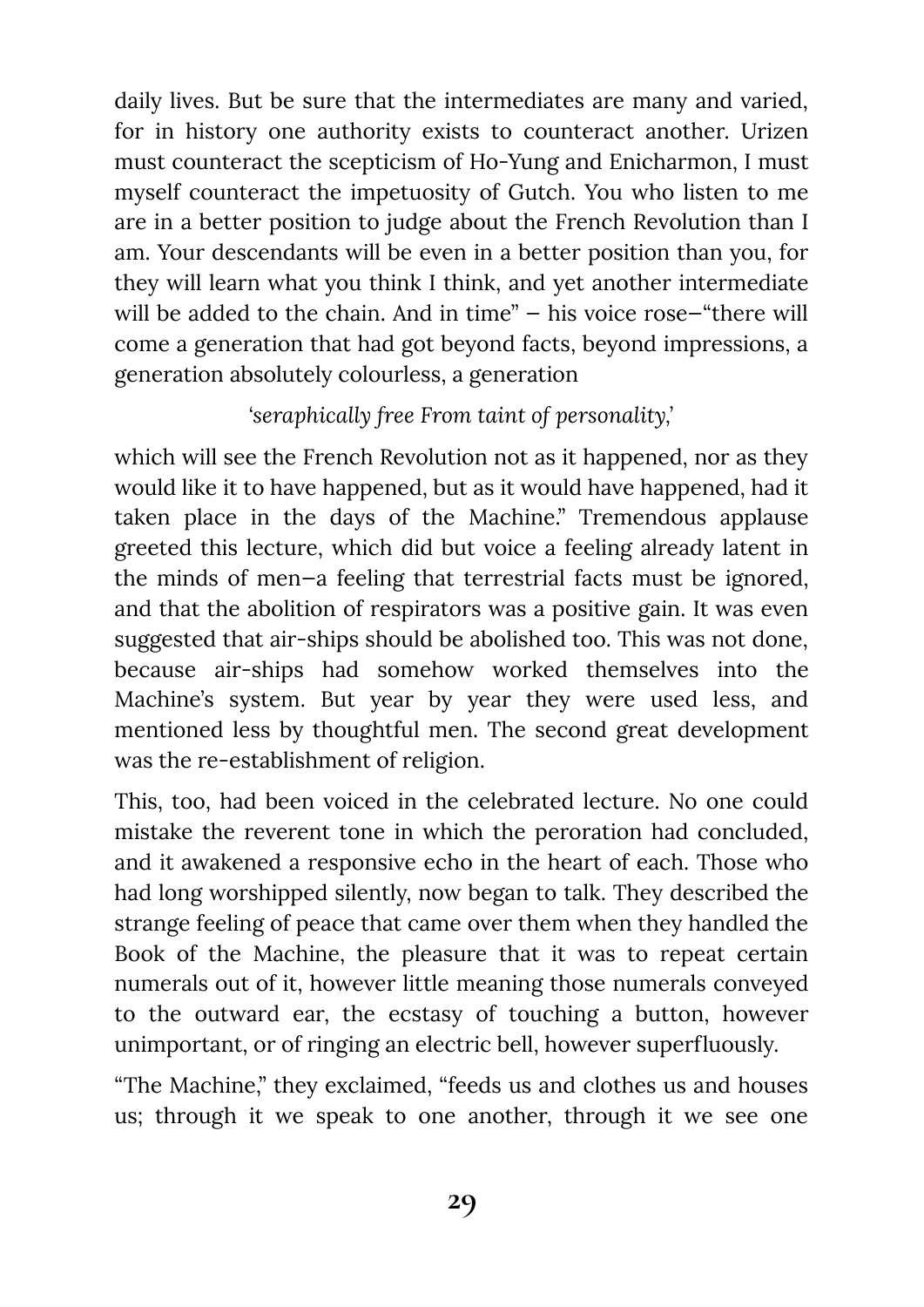another, in it we have our being. The Machine is the friend of ideas and the enemy of superstition: the Machine is omnipotent, eternal; blessed is the Machine." And before long this allocution was printed on the first page of the Book, and in subsequent editions the ritual swelled into a complicated system of praise and prayer. The word "religion" was sedulously avoided, and in theory the Machine was still the creation and the implement of man. But in practice all, save a few retrogrades, worshipped it as divine. Nor was it worshipped in unity. One believer would be chiefly impressed by the blue optic plates, through which he saw other believers; another by the mending apparatus, which sinful Kuno had compared to worms; another by the lifts, another by the Book. And each would pray to this or to that, and ask it to intercede for him with the Machine as a whole. Persecution — that also was present. It did not break out, for reasons that will be set forward shortly. But it was latent, and all who did not accept the minimum known as "undenominational Mechanism" lived in danger of Homelessness, which means death, as we know.

To attribute these two great developments to the Central Committee, is to take a very narrow view of civilization. The Central Committee announced the developments, it is true, but they were no more the cause of them than were the kings of the imperialistic period the cause of war. Rather did they yield to some invincible pressure, which came no one knew whither, and which, when gratified, was succeeded by some new pressure equally invincible. To such a state of affairs it is convenient to give the name of progress. No one confessed the Machine was out of hand. Year by year it was served with increased efficiency and decreased intelligence. The better a man knew his own duties upon it, the less he understood the duties of his neighbour, and in all the world there was not one who understood the monster as a whole. Those master brains had perished. They had left full directions, it is true, and their successors had each of them mastered a portion of those directions. But Humanity, in its desire for comfort, had over-reached itself. It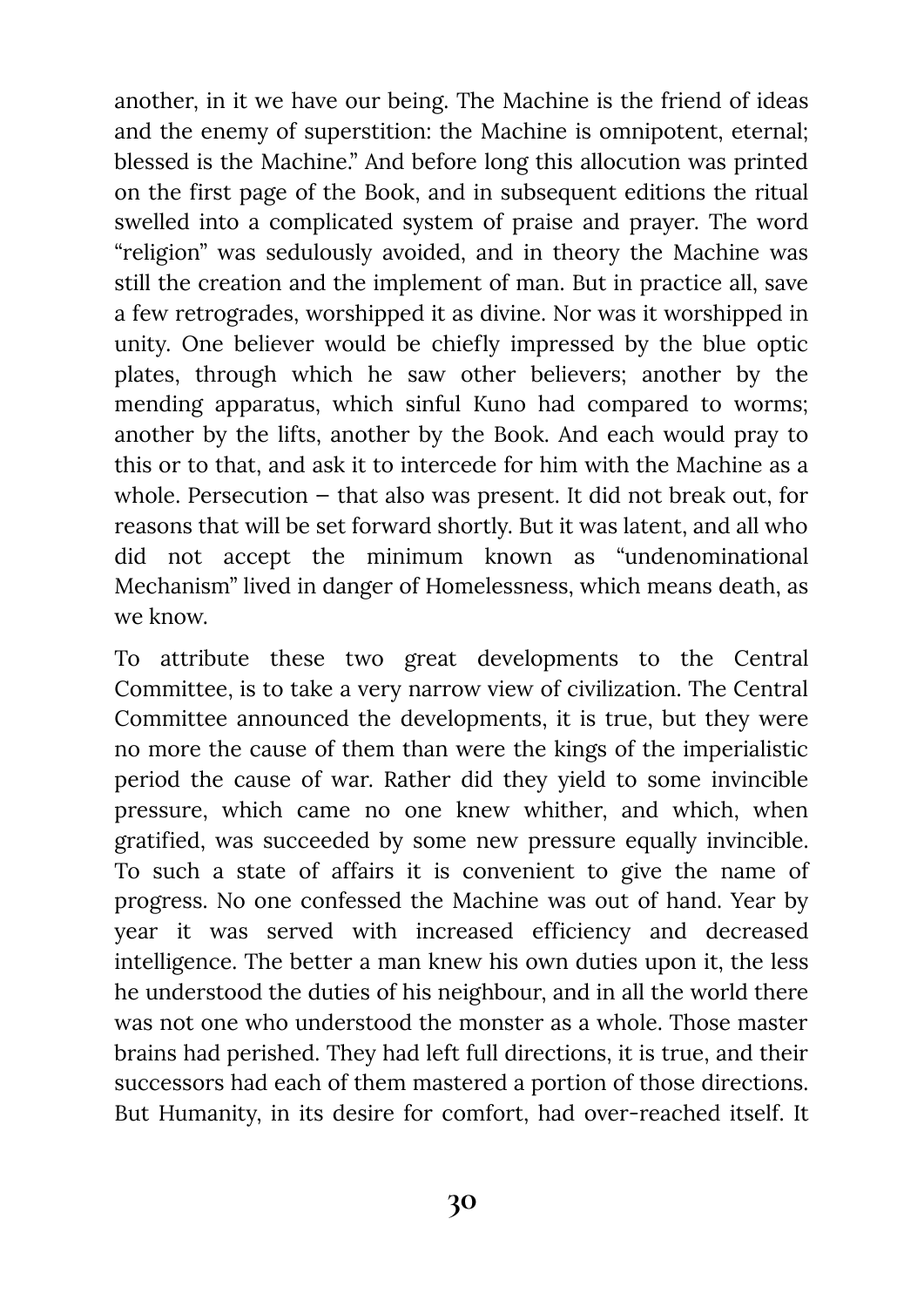had exploited the riches of nature too far. Quietly and complacently, it was sinking into decadence, and progress had come to mean the progress of the Machine.

As for Vashti, her life went peacefully forward until the final disaster. She made her room dark and slept; she awoke and made the room light. She lectured and attended lectures. She exchanged ideas with her innumerable friends and believed she was growing more spiritual. At times a friend was granted Euthanasia, and left his or her room for the homelessness that is beyond all human conception. Vashti did not much mind. After an unsuccessful lecture, she would sometimes ask for Euthanasia herself. But the death-rate was not permitted to exceed the birth-rate, and the Machine had hitherto refused it to her. The troubles began quietly, long before she was conscious of them.

One day she was astonished at receiving a message from her son. They never communicated, having nothing in common, and she had only heard indirectly that he was still alive, and had been transferred from the northern hemisphere, where he had behaved so mischievously, to the southern—indeed, to a room not far from her own.

"Does he want me to visit him?" she thought. "Never again, never. And I have not the time."

No, it was madness of another kind.

He refused to visualize his face upon the blue plate, and speaking out of the darkness with solemnity said:

"The Machine stops."

```
"What do you say?"
```
"The Machine is stopping, I know it, I know the signs."

She burst into a peal of laughter. He heard her and was angry, and they spoke no more.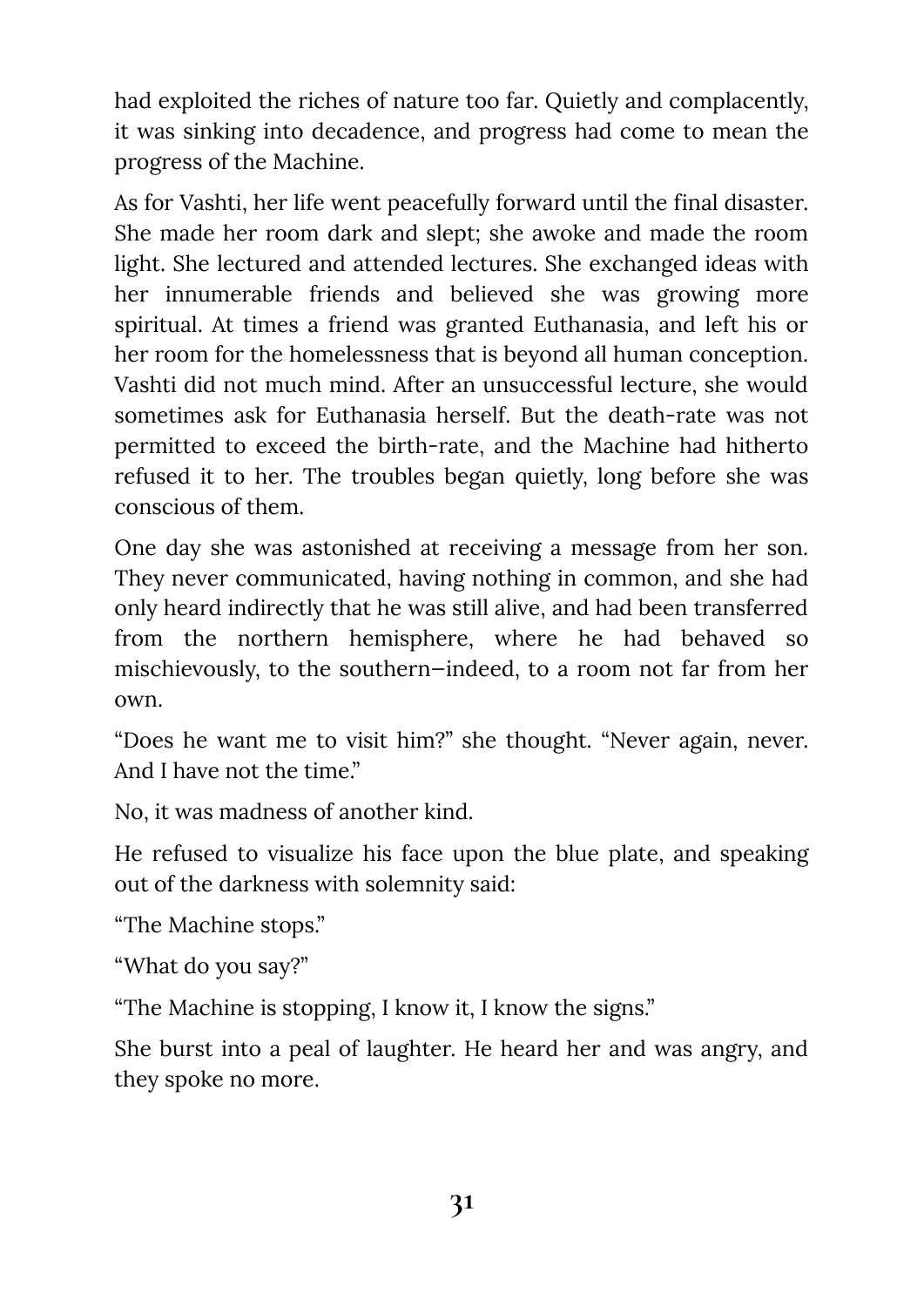"Can you imagine anything more absurd?" she cried to a friend. "A man who was my son believes that the Machine is stopping. It would be impious if it was not mad."

"The Machine is stopping?" her friend replied. "What does that mean? The phrase conveys nothing to me."

"Nor to me"

"He does not refer, I suppose, to the trouble there has been lately with the music?"

"Oh no, of course not. Let us talk about music."

"Have you complained to the authorities?"

"Yes, and they say it wants mending, and referred me to the Committee of the Mending Apparatus. I complained of those curious gasping sighs that disfigure the symphonies of the Brisbane school. They sound like some one in pain. The Committee of the Mending Apparatus say that it shall be remedied shortly."

Obscurely worried, she resumed her life. For one thing, the defect in the music irritated her. For another thing, she could not forget Kuno's speech. If he had known that the music was out of repair  $-$  he could not know it, for he detested music— if he had known that it was wrong, "the Machine stops" was exactly the venomous sort of remark he would have made. Of course he had made it at a venture, but the coincidence annoyed her, and she spoke with some petulance to the Committee of the Mending Apparatus.

They replied, as before, that the defect would be set right shortly.

"Shortly! At once!" she retorted. "Why should I be worried by imperfect music? Things are always put right at once. If you do not mend it at once, I shall complain to the Central Committee."

"No personal complaints are received by the Central Committee," the Committee of the Mending Apparatus replied.

"Through whom am I to make my complaint, then?"

"Through us."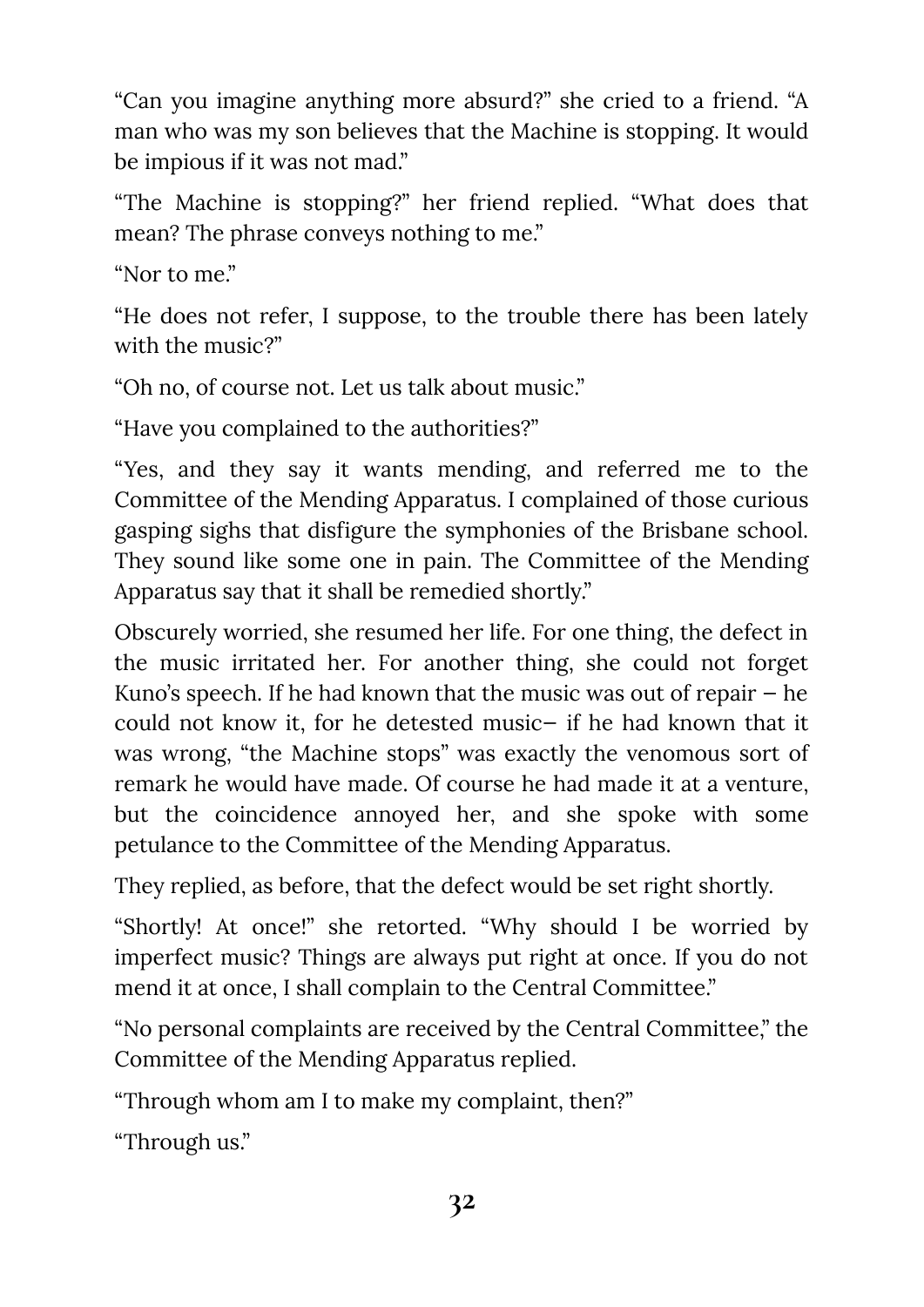"I complain then."

"Your complaint shall be forwarded in its turn."

"Have others complained?"

This question was unmechanical, and the Committee of the Mending Apparatus refused to answer it.

"It is too bad!" she exclaimed to another of her friends. "There never was such an unfortunate woman as myself. I can never be sure of my music now. It gets worse and worse each time I summon it."

"I too have my troubles," the friend replied. "Sometimes my ideas are interrupted by a slight jarring noise."

"What is it?"

"I do not know whether it is inside my head, or inside the wall."

"Complain, in either case."

"I have complained, and my complaint will be forwarded in its turn to the Central Committee."

Time passed, and they resented the defects no longer. The defects had not been remedied, but the human tissues in that latter day had become so subservient, that they readily adapted themselves to every caprice of the Machine. The sigh at the crises of the Brisbane symphony no longer irritated Vashti; she accepted it as part of the melody. The jarring noise, whether in the head or in the wall, was no longer resented by her friend. And so with the mouldy artificial fruit, so with the bath water that began to stink, so with the defective rhymes that the poetry machine had taken to emit. All were bitterly complained of at first, and then acquiesced in and forgotten. Things went from bad to worse unchallenged.

It was otherwise with the failure of the sleeping apparatus. That was a more serious stoppage. There came a day when over the whole world — in Sumatra, in Wessex, in the innumerable cities of Courland and Brazil—the beds, when summoned by their tired owners, failed to appear. It may seem a ludicrous matter, but from it we may date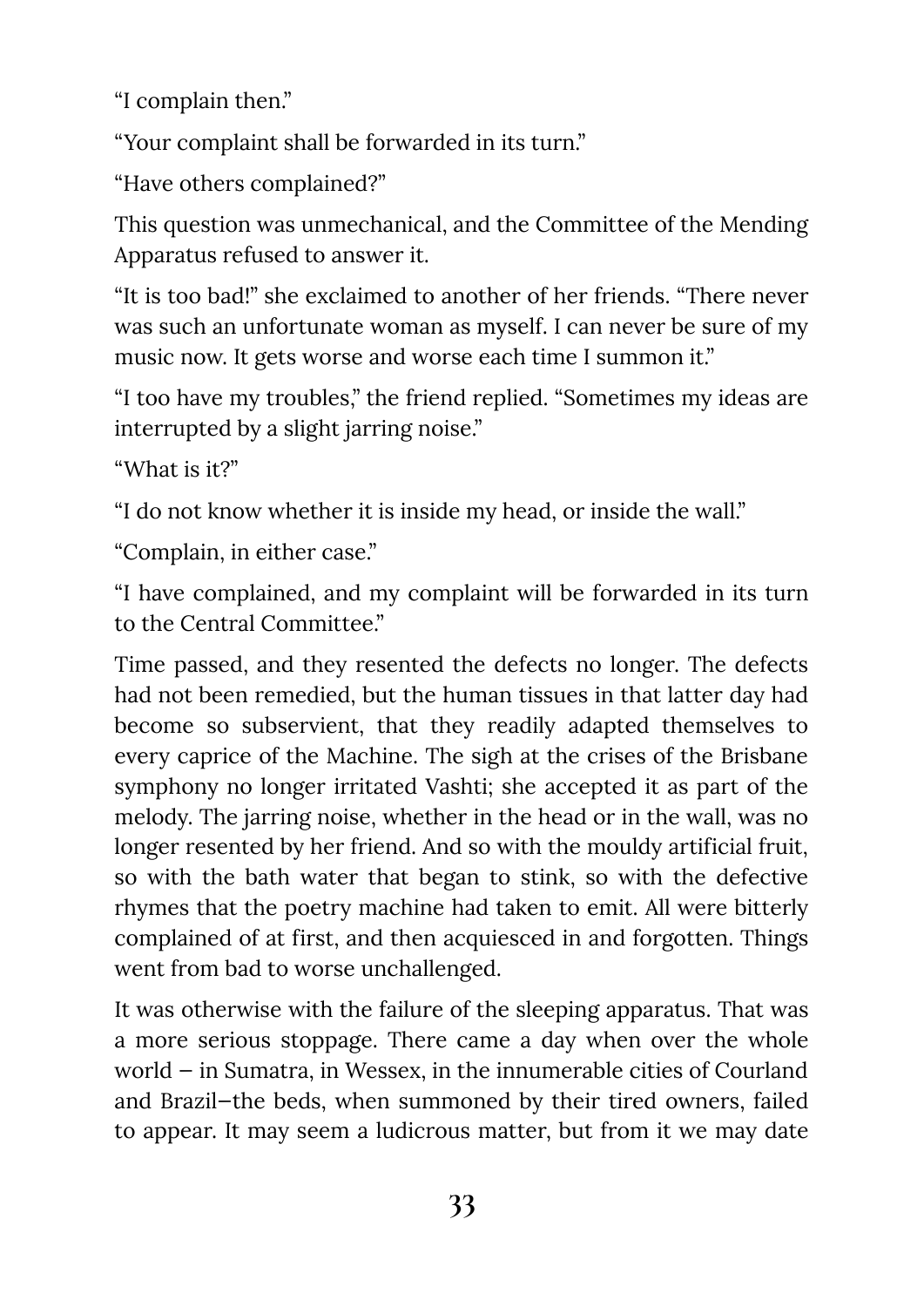the collapse of humanity. The Committee responsible for the failure was assailed by complainants, whom it referred, as usual, to the Committee of the Mending Apparatus, who in its turn assured them that their complaints would be forwarded to the Central Committee. But the discontent grew, for mankind was not yet sufficiently adaptable to do without sleeping.

"Some one is meddling with the Machine—" they began.

"Some one is trying to make himself king, to reintroduce the personal element."

"Punish that man with Homelessness."

"To the rescue! Avenge the Machine! Avenge the Machine!"

"War! Kill the man!"

But the Committee of the Mending Apparatus now came forward, and allayed the panic with well-chosen words. It confessed that the Mending Apparatus was itself in need of repair.

The effect of this frank confession was admirable.

"Of course," said a famous lecturer  $-$  he of the French Revolution, who gilded each new decay with splendour–"of course we shall not press our complaints now. The Mending Apparatus has treated us so well in the past that we all sympathize with it, and will wait patiently for its recovery. In its own good time it will resume its duties. Meanwhile let us do without our beds, our tabloids, our other little wants. Such, I feel sure, would be the wish of the Machine."

Thousands of miles away his audience applauded. The Machine still linked them. Under the seas, beneath the roots of the mountains, ran the wires through which they saw and heard, the enormous eyes and ears that were their heritage, and the hum of many workings clothed their thoughts in one garment of subserviency. Only the old and the sick remained ungrateful, for it was rumoured that Euthanasia, too, was out of order, and that pain had reappeared among men.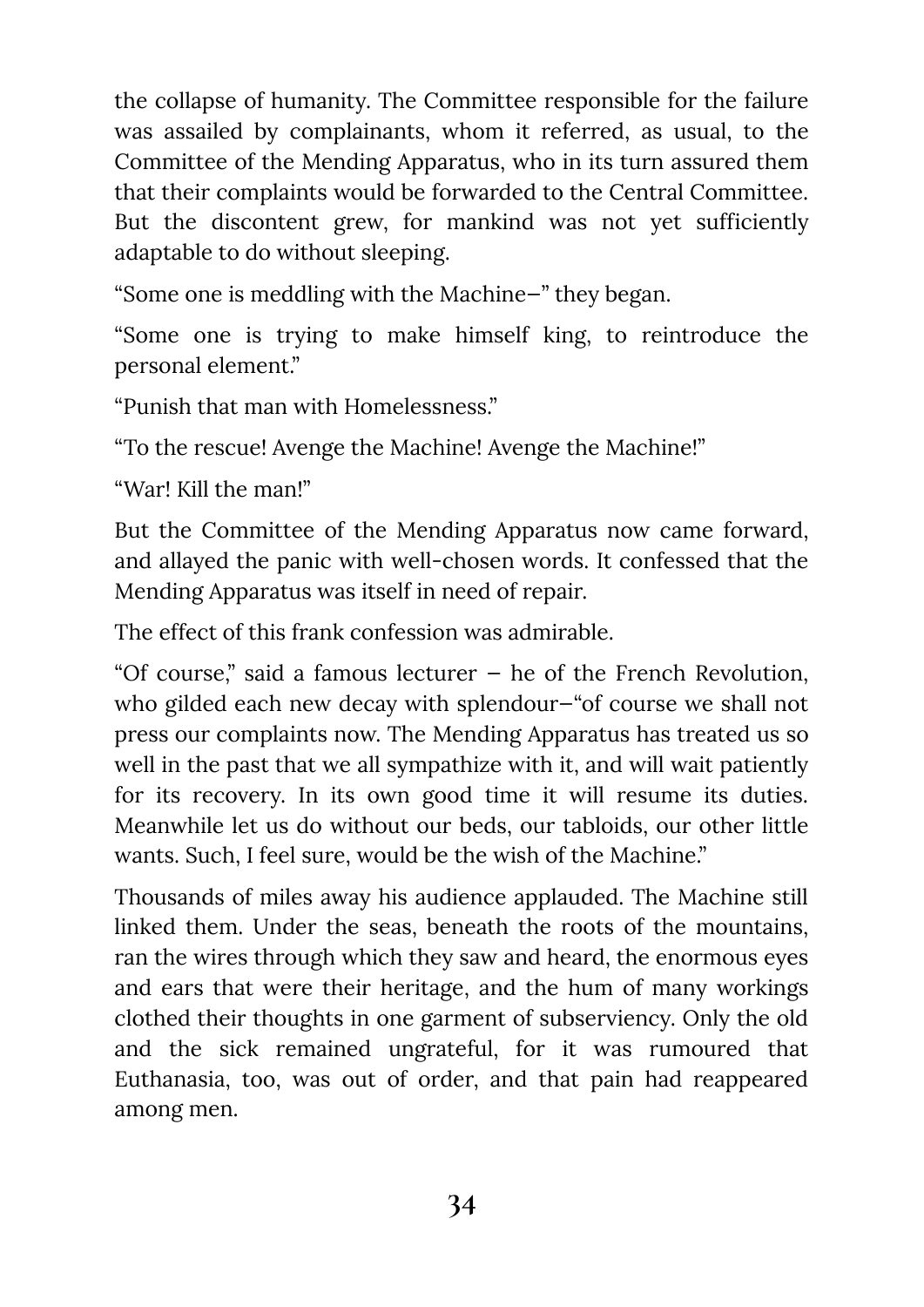It became difficult to read. A blight entered the atmosphere and dulled its luminosity. At times Vashti could scarcely see across her room. The air, too, was foul. Loud were the complaints, impotent the remedies, heroic the tone of the lecturer as he cried: "Courage! courage! What matter so long as the Machine goes on? To it the darkness and the light are one." And though things improved again after a time, the old brilliancy was never recaptured, and humanity never recovered from its entrance into twilight. There was an hysterical talk of "measures," of "provisional dictatorship," and the inhabitants of Sumatra were asked to familiarize themselves with the workings of the central power station, the said power station being situated in France. But for the most part panic reigned, and men spent their strength praying to their Books, tangible proofs of the Machine's omnipotence. There were gradations of terror—at times came rumours of hope—the Mending Apparatus was almost mended — the enemies of the Machine had been got under—new "nervecentres" were evolving which would do the work even more magnificently than before. But there came a day when, without the slightest warning, without any previous hint of feebleness, the entire communication-system broke down, all over the world, and the world, as they understood it, ended.

Vashti was lecturing at the time and her earlier remarks had been punctuated with applause. As she proceeded the audience became silent, and at the conclusion there was no sound. Somewhat displeased, she called to a friend who was a specialist in sympathy. No sound: doubtless the friend was sleeping. And so with the next friend whom she tried to summon, and so with the next, until she remembered Kuno's cryptic remark, "The Machine stops".

The phrase still conveyed nothing. If Eternity was stopping it would of course be set going shortly.

For example, there was still a little light and air  $-$  the atmosphere had improved a few hours previously. There was still the Book, and while there was the Book there was security.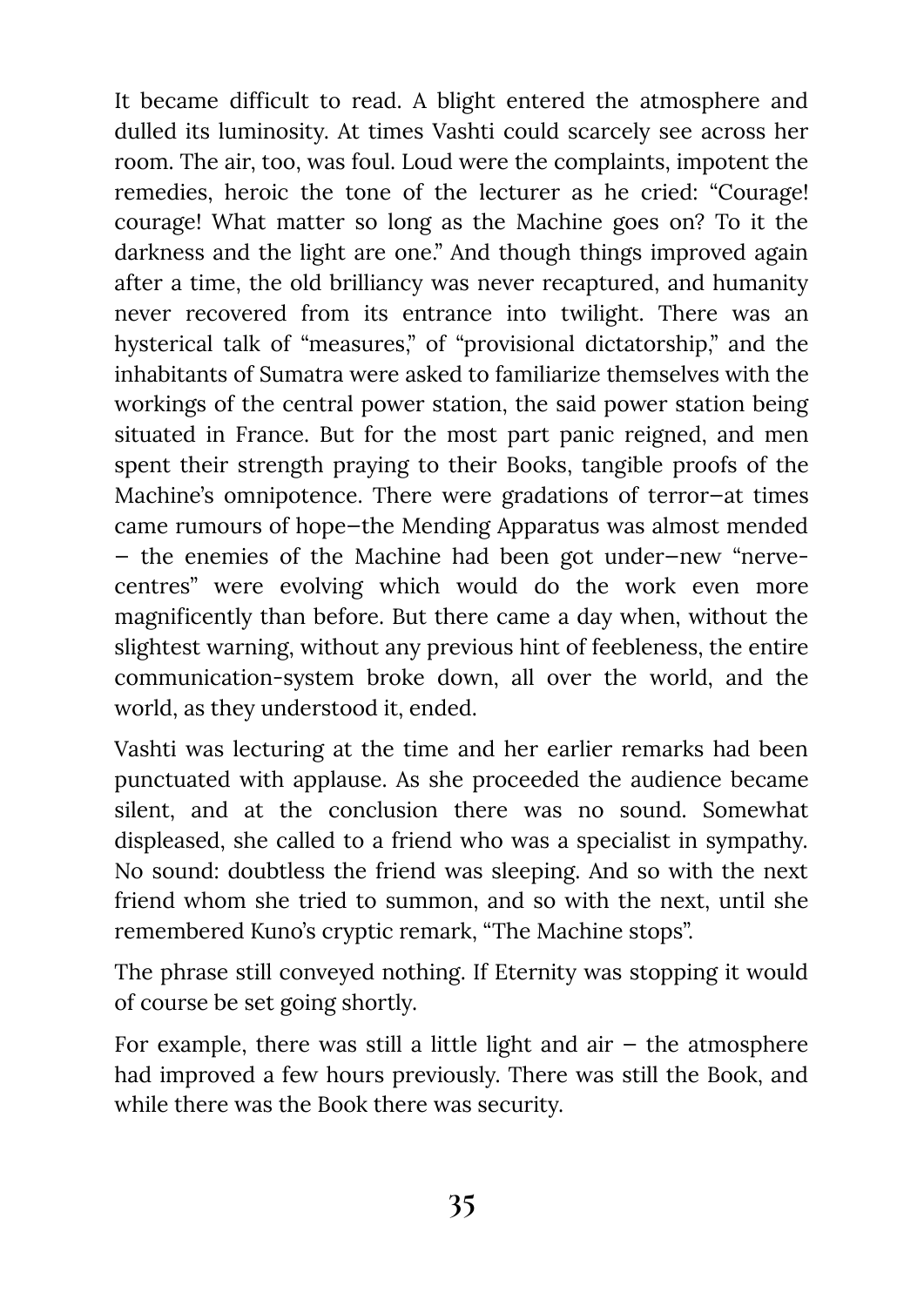Then she broke down, for with the cessation of activity came an unexpected terror — silence.

She had never known silence, and the coming of it nearly killed her it did kill many thousands of people outright. Ever since her birth she had been surrounded by the steady hum. It was to the ear what artificial air was to the lungs, and agonizing pains shot across her head. And scarcely knowing what she did, she stumbled forward and pressed the unfamiliar button, the one that opened the door of her cell.

Now the door of the cell worked on a simple hinge of its own. It was not connected with the central power station, dying far away in France. It opened, rousing immoderate hopes in Vashti, for she thought that the Machine had been mended. It opened, and she saw the dim tunnel that curved far away towards freedom. One look, and then she shrank back. For the tunnel was full of people—she was almost the last in that city to have taken alarm.

People at any time repelled her, and these were nightmares from her worst dreams. People were crawling about, people were screaming, whimpering, gasping for breath, touching each other, vanishing in the dark, and ever and anon being pushed off the platform on to the live rail. Some were fighting round the electric bells, trying to summon trains which could not be summoned. Others were yelling for Euthanasia or for respirators, or blaspheming the Machine. Others stood at the doors of their cells fearing, like herself, either to stop in them or to leave them. And behind all the uproar was silence — the silence which is the voice of the earth and of the generations who have gone.

 $No - it was worse than solitude. She closed the door again and sat$ down to wait for the end. The disintegration went on, accompanied by horrible cracks and rumbling. The valves that restrained the Medical Apparatus must have weakened, for it ruptured and hung hideously from the ceiling. The floor heaved and fell and flung her from the chair. A tube oozed towards her serpent fashion. And at last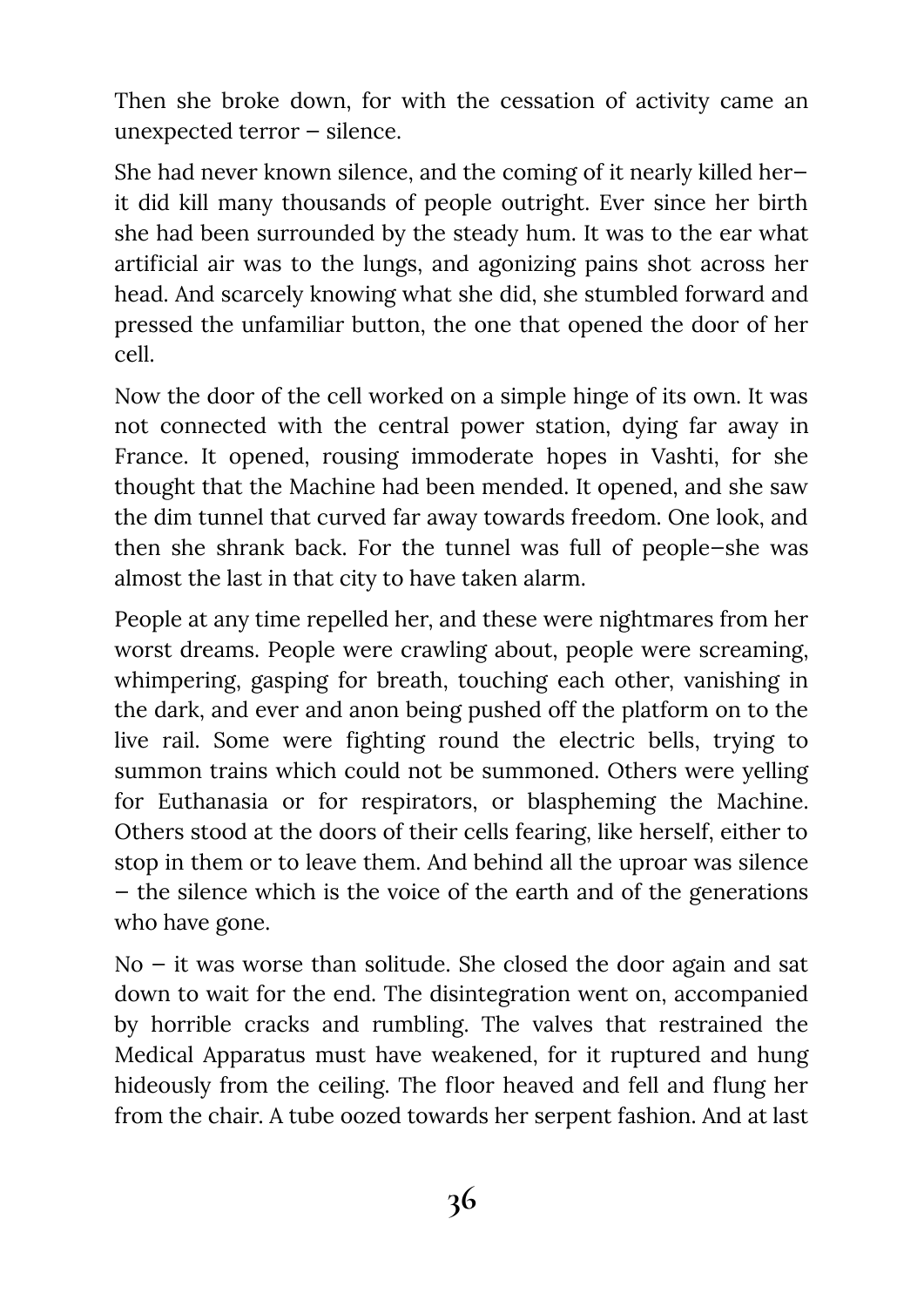the final horror approached  $-$  light began to ebb, and she knew that civilization's long day was closing.

She whirled around, praying to be saved from this, at any rate, kissing the Book, pressing button after button. The uproar outside was increasing, and even penetrated the wall. Slowly the brilliancy of her cell was dimmed, the reflections faded from the metal switches. Now she could not see the reading-stand, now not the Book, though she held it in her hand. Light followed the flight of sound, air was following light, and the original void returned to the cavern from which it has so long been excluded. Vashti continued to whirl, like the devotees of an earlier religion, screaming, praying, striking at the buttons with bleeding hands.

It was thus that she opened her prison and escaped—escaped in the spirit: at least so it seems to me, ere my meditation closes. That she escapes in the body  $-$  I cannot perceive that. She struck, by chance, the switch that released the door, and the rush of foul air on her skin, the loud throbbing whispers in her ears, told her that she was facing the tunnel again, and that tremendous platform on which she had seen men fighting. They were not fighting now. Only the whispers remained, and the little whimpering groans. They were dying by hundreds out in the dark.

She burst into tears.

Tears answered her.

They wept for humanity, those two, not for themselves. They could not bear that this should be the end. Ere silence was completed their hearts were opened, and they knew what had been important on the earth. Man, the flower of all flesh, the noblest of all creatures visible, man who had once made god in his image, and had mirrored his strength on the constellations, beautiful naked man was dying, strangled in the garments that he had woven. Century after century had he toiled, and here was his reward. Truly the garment had seemed heavenly at first, shot with colours of culture, sewn with the threads of self denial. And heavenly it had been so long as it was a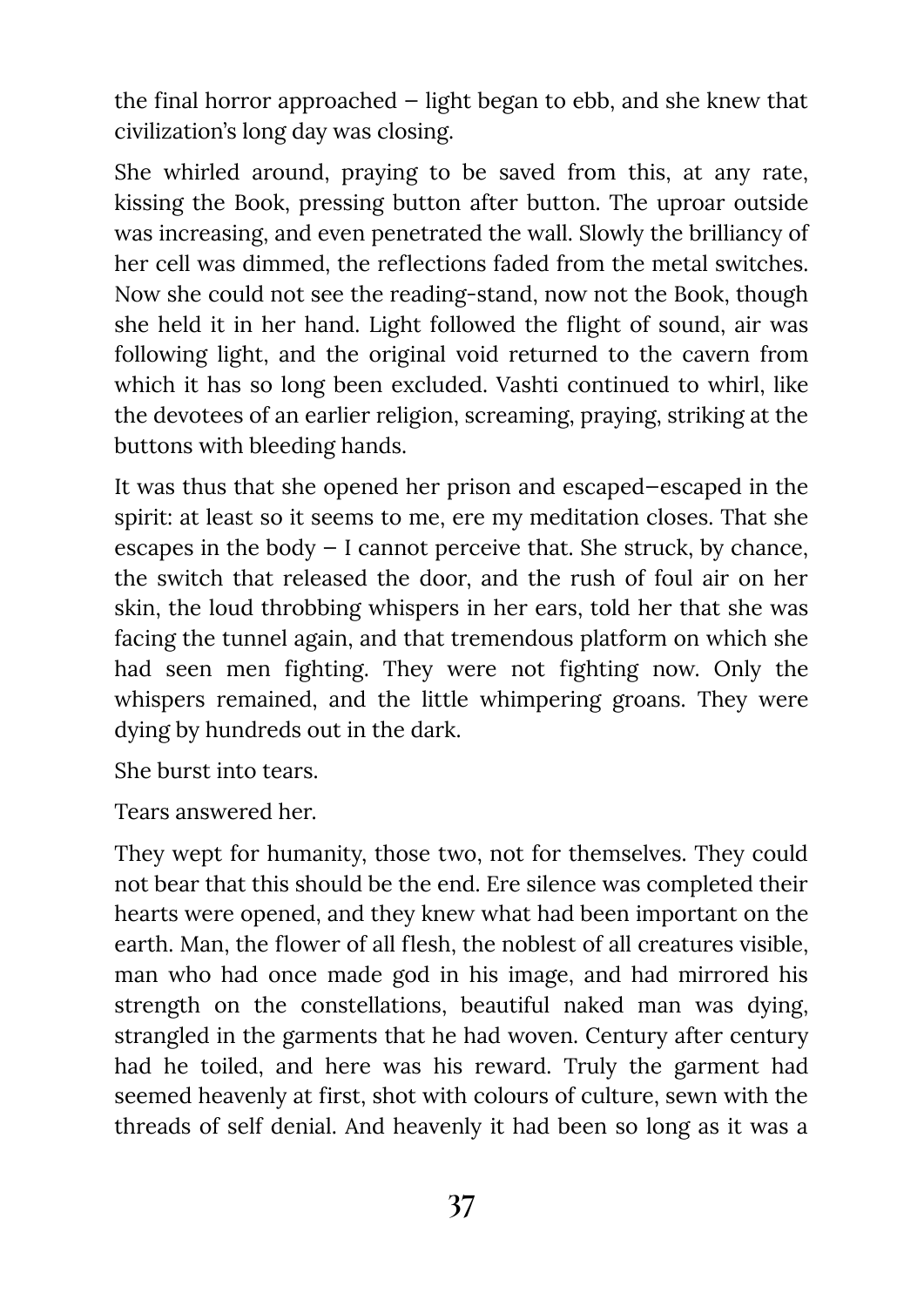garment and no more, man could shed it at will and live by the essence that is his soul, and the essence, equally divine, that is his body. The sin against the body—it was for that they wept in chief; the centuries of wrong against the muscles and the nerves, and those five portals by which we can alone apprehend — glozing it over with talk of evolution, until the body was white pap, the home of ideas as colourless, last sloshy stirrings of a spirit that had grasped the stars.

"Where are you?" she sobbed.

His voice in the darkness said, "Here."

"Is there any hope, Kuno?"

"None for us."

"Where are you?"

She crawled over the bodies of the dead. His blood spurted over her hands.

"Quicker," he gasped, "I am dying—but we touch, we talk, not through the Machine." He kissed her.

"We have come back to our own. We die, but we have recaptured life, as it was in Wessex, when Ælfrid overthrew the Danes. We know what they know outside, they who dwelt in the cloud that is the colour of a pearl."

"But Kuno, is it true? Are there still men on the surface of the earth? Is this — this tunnel, this poisoned darkness —really not the end?"

He replied:

"I have seen them, spoken to them, loved them. They are hiding in the mist and the ferns until our civilization stops. To-day they are the Homeless— to-morrow—"

"Oh, to-morrow—some fool will start the Machine again, to-morrow."

"Never," said Kuno, "never. Humanity has learnt its lesson."

As he spoke, the whole city was broken like a honeycomb. An airship had sailed in through the vomitory into a ruined wharf. It